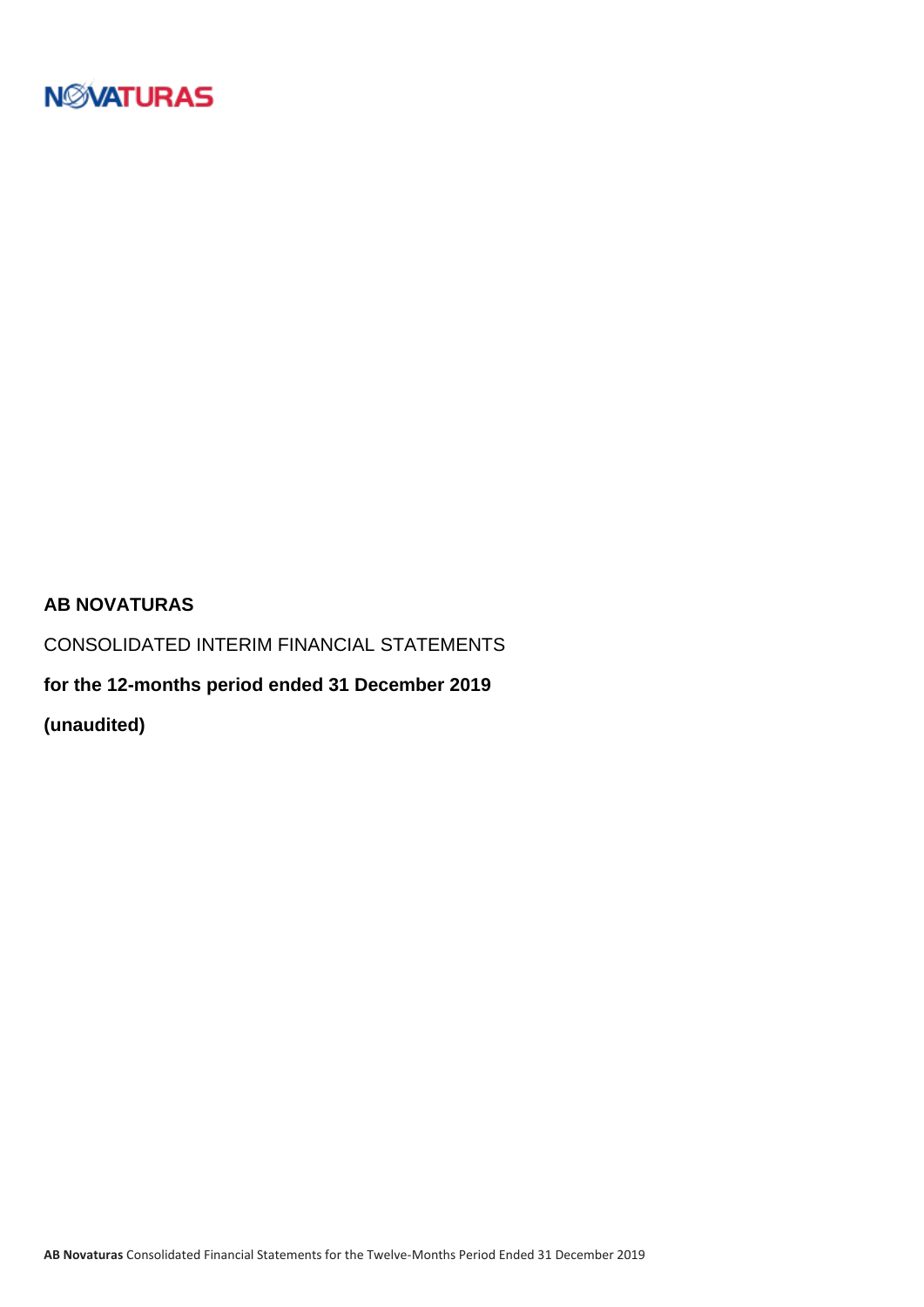# **N***N***XATURAS**

| Beginning of reporting period | 1 January 2019                                                                                                                                                                                                                                     |
|-------------------------------|----------------------------------------------------------------------------------------------------------------------------------------------------------------------------------------------------------------------------------------------------|
| End of reporting period       | 31 December 2019                                                                                                                                                                                                                                   |
| <b>Business name</b>          | Novaturas, AB (further – "Novaturas" or "the<br>Company") (The Company's financial statements<br>and activity ratios are presented consolidated with<br>the results of subsidiaries; separate reports of the<br>parent company are not presented.) |
| Legal form                    | Public limited company                                                                                                                                                                                                                             |
| Registration date             | 16 December 1999                                                                                                                                                                                                                                   |
| Registration number           | 135567698                                                                                                                                                                                                                                          |
| LEI code                      | 097900BGCW0000042109                                                                                                                                                                                                                               |
| Manager of register           | <b>State Enterprise Centre of Registers</b>                                                                                                                                                                                                        |
| Company address               | A. Mickevičiaus str. 27, LT-44245 Kaunas                                                                                                                                                                                                           |
| Telephone                     | +370 37 321 264                                                                                                                                                                                                                                    |
| Fax                           | +370 37 321 130                                                                                                                                                                                                                                    |
| Website                       | www.novaturasgroup.com                                                                                                                                                                                                                             |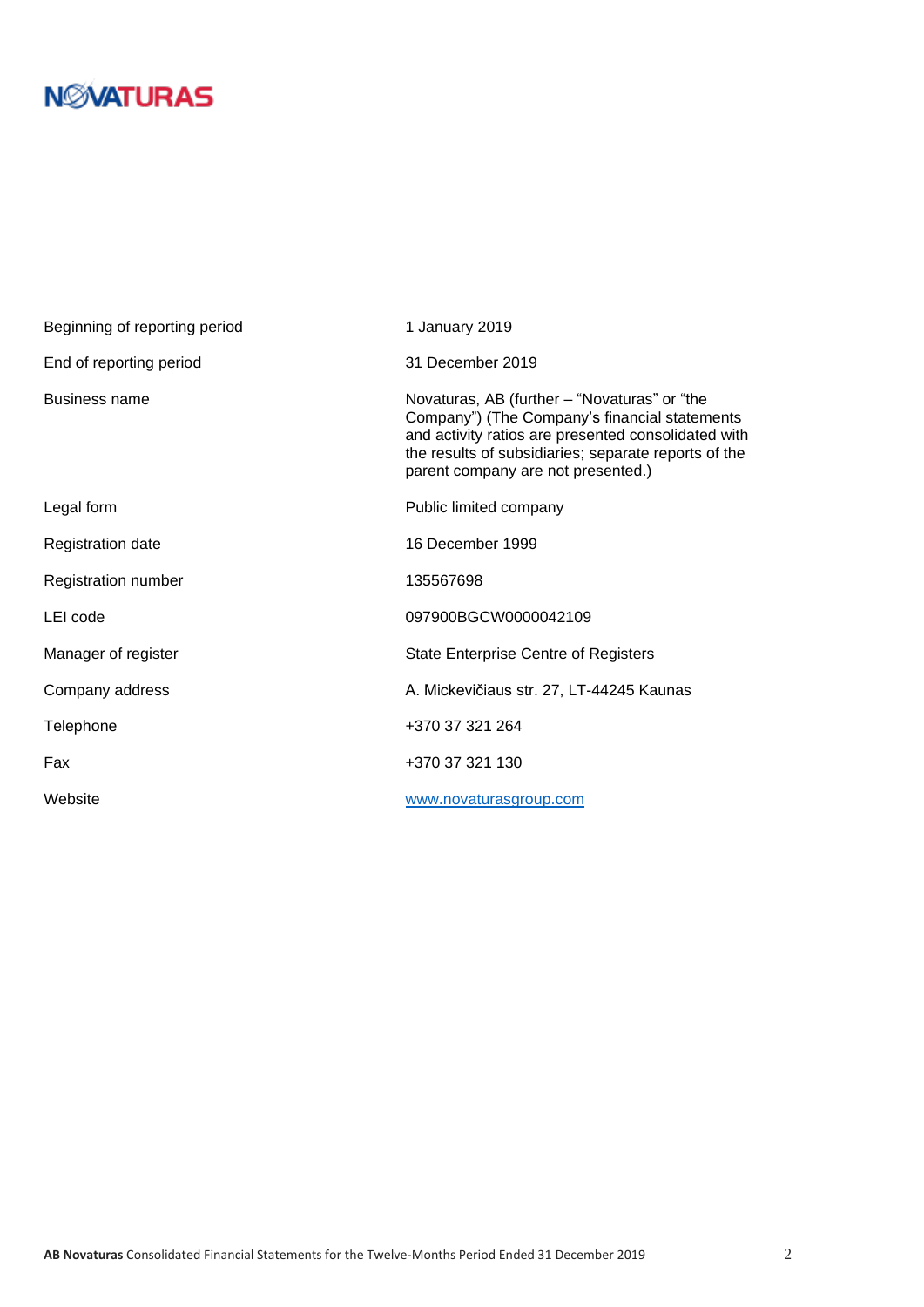# **NMATURAS**

## **Table of Contents**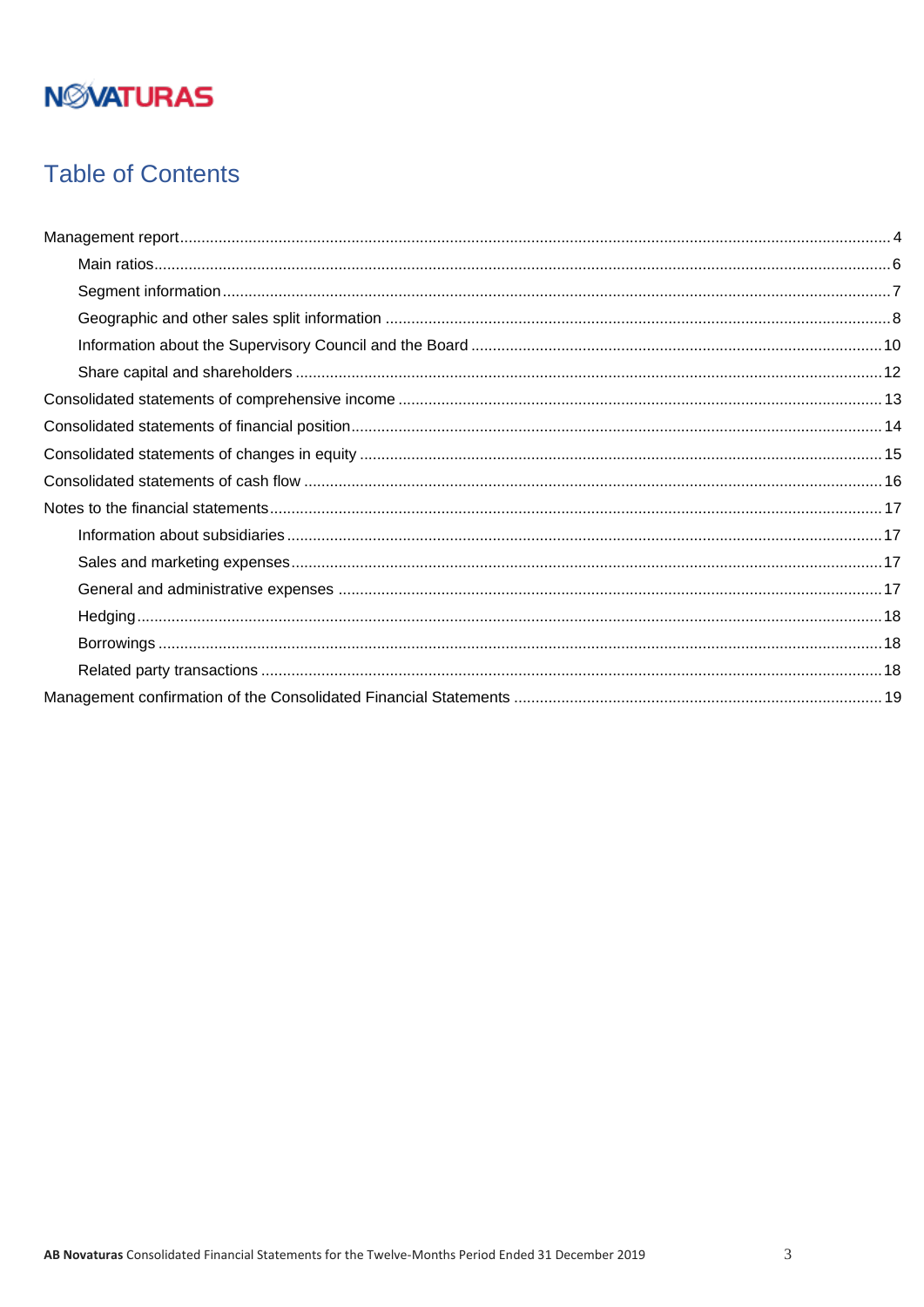

### <span id="page-3-0"></span>Management report

#### **2019 fourth-quarter key indicators:**

- Novaturas's turnover in the fourth quarter of the year was EUR 40,3 mln, or 3.6% lower than in the same period of 2018.
- Gross profit amounted to EUR 5.9 mln and was 0.7% lower than in the same period of 2018.
- Operating expenses totaled EUR 4,6 mln, 16.1% less than in the same period of 2018. Excluding the impact of commissions and one-time expenses, operating costs decreased by 15.7% from the same period a year earlier.
- EBITDA amounted to EUR 1,4 mln. In the same period of 2018, it was EUR 0.5 mln.
- The actual profit tax rate in the period was 17,3%, compared to -73.4% in the same period of 2018.
- Novaturas had a net profit of EUR 1,0 mln. In the same period of 2018, it was negative.
- In the third quarter of 2019, the Company served 56 thousand clients, 10.3% less than in the same period of 2018.

#### **2019 twelve-months key indicators:**

- Novaturas's turnover in the twelve months of 2019 was EUR 179,9 mln, or 1.2% lower than in the same period of 2018.
- Gross profit amounted to EUR 22,1 mln and was 15.9% lower than in the same period of 2018.
- Operating expenses amounted to EUR 18,0 mln or 3.5% less than in the same period of 2018. Excluding the impact of commissions and one-time expenses, operating costs decreased by 2.2% from the same period a year earlier.
- **EBITDA amounted to EUR 4.4 mln and was 44.2% smaller than in the same period of 2018.**
- The actual profit tax rate in the twelve months of 2019 was 33.6%, compared to 17.8% in the same period of 2018.
- Novaturas had a net profit of EUR 2,3 mln, which is 57% less than in the same period of 2018.
- In the twelve months of 2019, the Company served 294 thousand clients, 3.9% less than in the same period of 2018.

#### **CEO's foreword**

#### **Dear All,**

2019 has passed. What were they like for us? First of all, surely full of challenges, especially the beginning of last year. Both the intensified competitive environment and the warming climate have forced the Baltic tourism markets to adjust to changing tourist habits. Despite everything, we mastered the challenges and ended the last quarter of 2019 with actually good results - EBITDA reached EUR 1.4 million (compared to EUR 0.5 million in 2018), net profit amounted to EUR 1 million (which was negative during the same time of previous year).

Overall performance for 2019 remained slightly below 2018 results, but the successful last quarter clearly shows that we have returned to the sustainable growth stage. Our strategy - to focus on profitability first and only then on business scope - has proven effective.

Last year we had a record early start for early bookings of summer 2020 - since the very beginning of August. We are delighted that more and more travellers are planning their vacations in advance and appreciate the great choice of destinations, hotels, flights and at the same time ensuring the best prices.

Vacation packages remain the most common choice for our clients with the most popular destinations remaining similar to last year (Turkey, Egypt, Greece, Bulgaria, Spain and the Canary Islands). Compared to 2018, Egypt and Turkey last year continued on growth. This is no surprise since the people of the Baltic countries are fond of many affordable Turkish resorts in the summer, while during winter months opting for sunny and warm Egypt.

And yet, people's habits are changing, and so are our products. Curiosity of travelers and the desire to spend their leisure time more actively grow, so since last year we offer sightseeing tours to all people of the Baltic States. The most impressive growth in 2019 was marked in sightseeing trips by plane (20.5% compared to 2018) with a focus on weekend trips to the most beautiful cities in Europe. Bus trips are also gaining in popularity (11.4 percent growth, compared to 2018). Travelers appreciate new buses, convenient travel schedules, and affordable fares that most of the people can afford. Our travelers also tend to more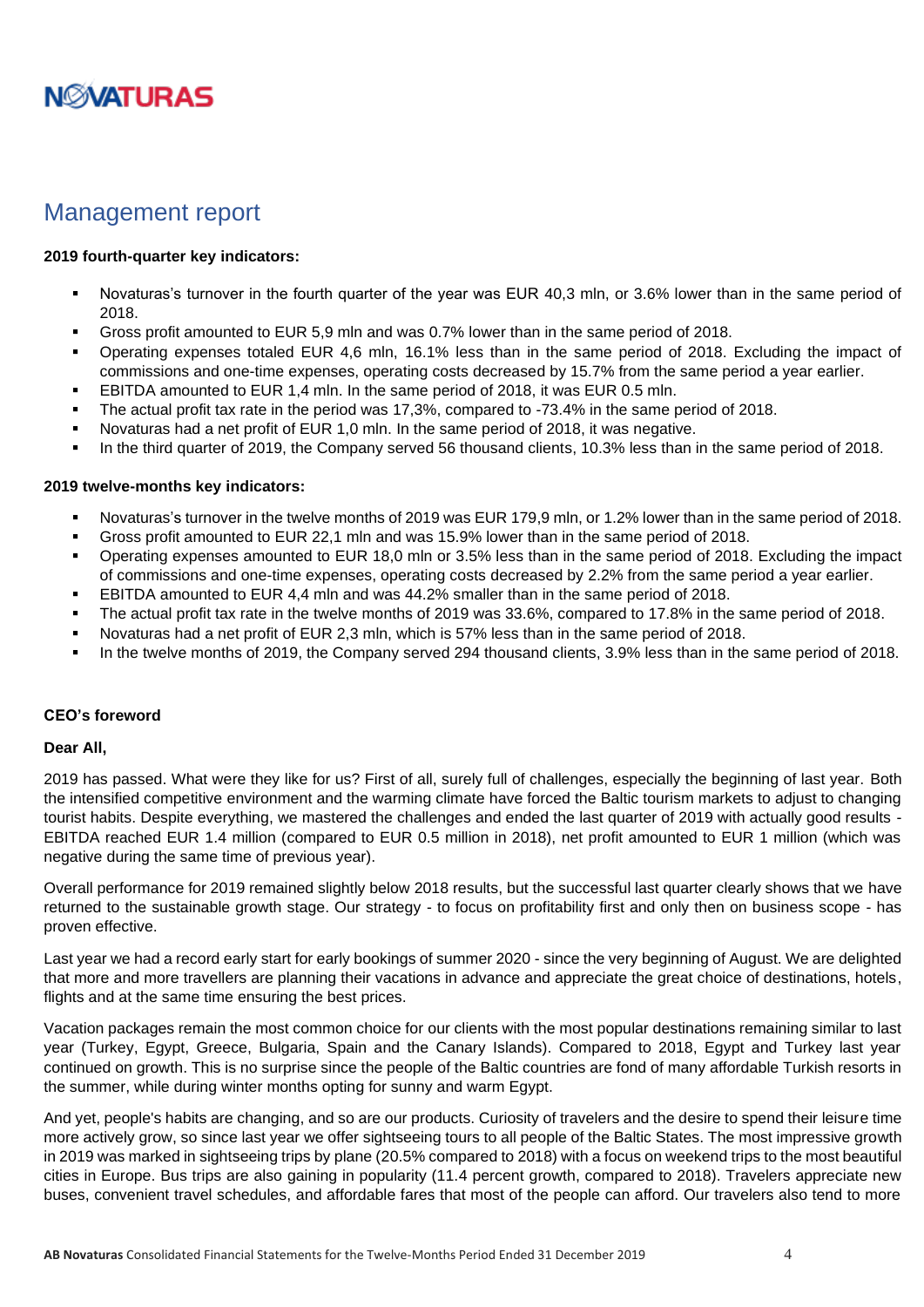

often choose ski trips, cruises or combine a beach vacation with a more active leisure activity. Those who already visited our most popular destinations are looking for new experiences and the trend of exotic trips continues to rise.

Like every year, we offer travelers new destinations and experiences that may not have been visited yet. Since last year we have invited the people of the Baltic States to plan their summer vacations in the exotic islands of Bali and Seychelles and winter vacations – in Mexico. We also offered a summer vacation in the less-discovered island of Kefalonia in Greece, a holiday on the Slovenian Riviera and the Croatian Istrian Peninsula. Not only did we look for exciting new travel directions last year, but we were also improving the services we were already providing - for example, on our charter flights we offered an online check-in service in all Baltic countries.

We have maintained a strong diversified sales channel system - we provide travelers with services through both our traditional and digital channels and through our long-standing partners, travel agencies. This channel remains our top priority, accounting for 72.7 percent of sales last year (remained unchanged compared to 2018). Our own agencies and online sales remained similar to the same period in 2018 - 11.1 and 14.3 percent respectively.

We continued to successfully manage our operating costs, reaching EUR 18 million last year (3.5 percent lower compared with 2018). Excluding commission and non-recurring costs, operating expenses decreased by 2.2 percent, compared to the same period in 2018. The past year was particularly strong in Estonia, where we shook hands with Finnair-based tour operator Aurinko, which has left the Estonian market. We have already started delivering the journeys transferred from them.

As of March 2018, we are dual-listed on the Warsaw and Nasdaq Vilnius stock exchanges. For us, this is a huge responsibility and commitment to keep on delivering the highest standards of transparency and business ethics. We are delighted that last year at the Nasdaq Baltic Market Awards we were granted a special prize for debuting in the public equity markets and also got a special award from Warshaw stock exchange. It marks the beginning of long-term cooperation with local and foreign investors and provides the basis for further partnerships. Last year, we continued to work with the Lithuanian National Olympic Committee to become the official ticket reseller for the Tokyo Olympics.

The past year has been rich in awards. The Estonian Chamber of Commerce and Industry, which promotes a strong and business-friendly environment in the country, has ranked us as the most competitive company in the tourism industry. Last year we also celebrated the 20th anniversary of the Lithuanian organization. This is a huge anniversary in the relatively young Baltic tourism markets. The past year has also been marked by social initiatives, the largest of which is the partnership with the Lithuanian Sea Museum and the initiative to build a first Baltic Sea Animal Rehabilitation Center. We contribute to the preservation of wildlife by ourselves and invite our clients to join.

What will 2020 look like for us? First of all, we will continue to look for new travel directions and improve the products we already offer. Another key focus for us this year is improving the quality of customer service and managing the traveler's experience. As every year, we will continue to look for process and operational efficiency solutions. With such a strong foundation of many years of experience, while being flexible and fast, we are brave enough to start the new year.

Sincerely,

CEO

Audronė Keinytė

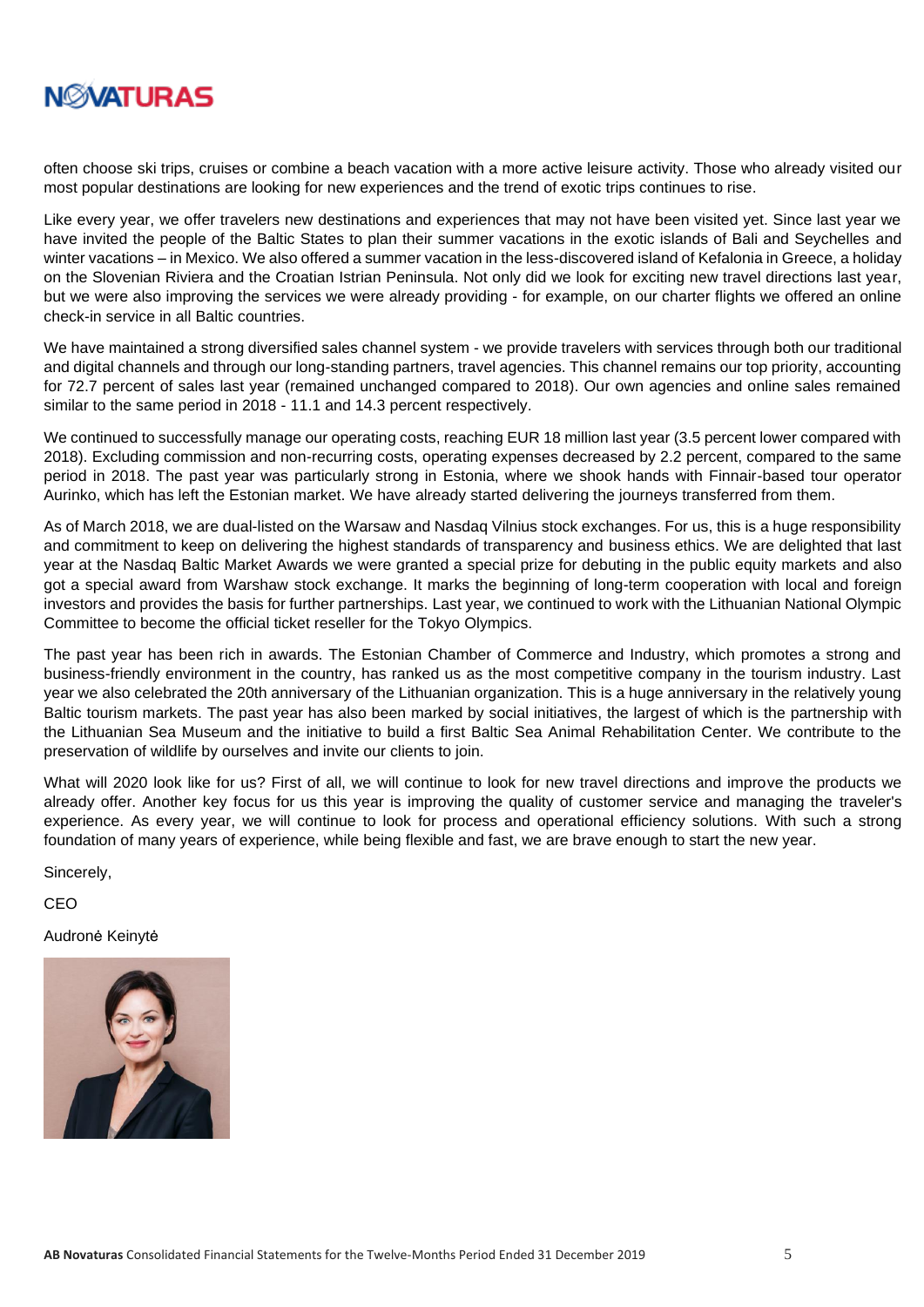# **NMATURAS**

### <span id="page-5-0"></span>**Main ratios**

| <b>Financial indicators*</b> | Q4 2019 | Q4 2018 | Change, % | 12M 2019 | 12M 2018 | Change, % |
|------------------------------|---------|---------|-----------|----------|----------|-----------|
| Sales                        | 40,287  | 41,792  | $-3.6$    | 179.858  | 182,032  | $-1.2$    |
| Gross profit                 | 5.934   | 5.975   | $-0.7$    | 22.092   | 26,279   | $-15.9$   |
| <b>EBITDA</b>                | 1.394   | 535     | $+160.6$  | 4,409    | 7,908    | $-44.2$   |
| Operating profit (EBIT)      | 1.321   | 462     | $+185.9$  | 4.110    | 7.643    | $-46.2$   |
| Profit before taxes          | 1.193   | $-139$  | $-958.3$  | 3.504    | 6,590    | $-46.8$   |
| Net profit for the period    | 987     | $-241$  | -509.5    | 2,328    | 5.415    | $-57.0$   |

| <b>Relative indicators/ratios</b>    | Q4 2019   | Q4 2018   | Change                   | 12M 2019  | 12M 2018         | Change     |
|--------------------------------------|-----------|-----------|--------------------------|-----------|------------------|------------|
| Number of ordinary registered share  | 7,807,000 | 7,807,000 | $\overline{\phantom{0}}$ | 7,807,000 | 7,807,000        |            |
| Profit per share (EUR)               | 0.13      | $-0.03$   | $+0.16$                  | 0.30      | 0.69             | $-0.39$    |
| Gross profit margin (%)              | 14.7      | 14.3      | $+0.4$ pp                | 12.3      | 14.4             | $-2.1$ pp  |
| EBITDA margin (%)                    | 3.5       | 1.3       | $+2.2$ pp                | 2.5       | 4.3              | $-1.8$ pp  |
| EBIT margin (%)                      | 3.3       | 1.1       | $+2.2$ pp                | 2.3       | 4.2              | $-1.9$ pp  |
| Profit before taxes margin (%)       | 3.0       | $-0.3$    | $+3.3$ pp                | 1.9       | 3.6              | $-1.7$ pp  |
| Net profit margin for the period (%) | 2.4       | $-0.6$    | $+3.0$ pp                | 1.3       | 3.0 <sub>2</sub> | $-1.7$ pp  |
| Return on assets (ROA) (%)           | 1.9       | $-0.4$    | $+2.3$ pp                | 4.4       | 9.5              | $-5.1$ pp  |
| Debt / equity ratio (%)              | 32.6      | 55.7      | $-22.8$ pp               | 32.9      | 55.7             | $-22.8$ pp |
| Equity ratio (%)                     | 36.6      | 30        | $+6.6$ pp                | 36.6      | 30.0             | $+6.6$ pp  |
| Actual profit tax rate (%)           | 17.3      | $-73.4$   | $+90.6$ pp               | 33.6      | 17.8             | $+15.7$ pp |
| Total liquidity ratio                | 0.78      | 0.68      | $+0.10$                  | 0.78      | 0.68             | $+0.10$    |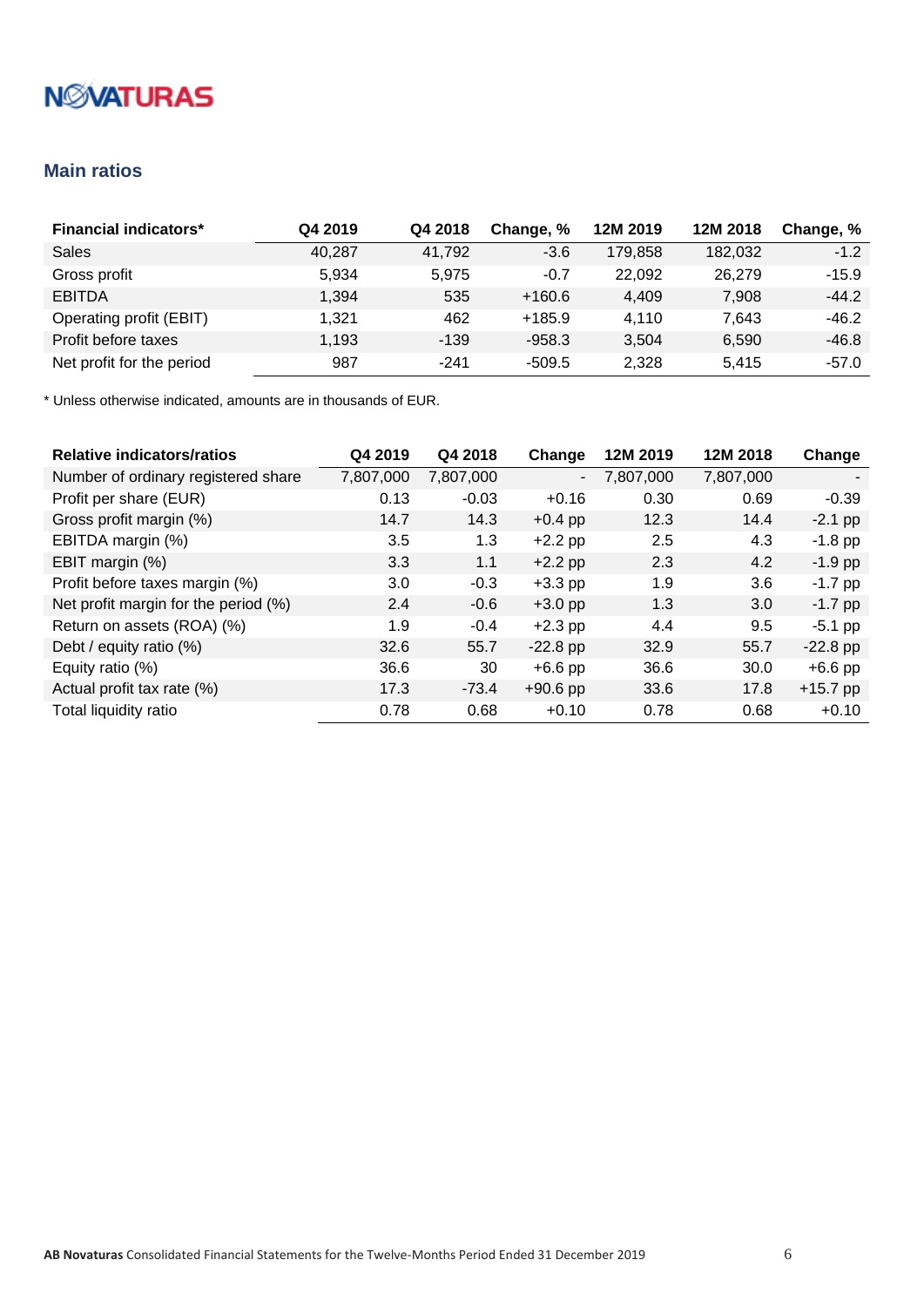

### <span id="page-6-0"></span>**Segment information**

For management purposes, Novaturas is organized into business units based on its services (product category), which are as follows:

Flight package tours Sightseeing tours by coach Sightseeing tours by plane

Other sales (flight tickets, hotels, block seats sale to other operators, own agencies commissions)

(Unless otherwise indicated, amounts are in thousands of EUR)

|                             | Q4 2019   | Q4 2018   | Change    | 12M 2019   | 12M 2018   | Change    |
|-----------------------------|-----------|-----------|-----------|------------|------------|-----------|
| <b>Flight package tours</b> |           |           |           |            |            |           |
| Sales                       | 34,459    | 35,460    | 2.8%      | 155,876    | 157,977    | $-1.3%$   |
| Cost of sales               | (28, 956) | (29, 934) | $-3.3%$   | (134, 859) | (132, 841) | 1.5%      |
| <b>Gross profit</b>         | 5,503     | 5,526     | $-0.4%$   | 21,017     | 25,136     | $-16.4%$  |
| Gross profit margin (%)     | 16.0%     | 15.6%     | $0.4$ pp  | 13.5%      | 15.9%      | $-2.4$ pp |
| Sales commission expenses   | (2,269)   | (2, 367)  | $-4.1%$   | (9, 433)   | (9, 431)   | 0.0%      |
| Sales profit by segment     | 3,234     | 3,159     | 2.4%      | 11,584     | 15,705     | $-26.2%$  |
| Sales profit margin (%)     | 9.4%      | 8.9%      | $0.5$ pp  | 7.4%       | 9.9%       | $-2.5$ pp |
|                             |           |           |           |            |            |           |
| Sightseeing tours by coach  |           |           |           |            |            |           |
| Sales                       | 312       | 338       | $-7.7%$   | 3,266      | 2,933      | 11.4%     |
| Cost of sales               | (324)     | (352)     | $-8%$     | (2,743)    | (2,632)    | 4.2%      |
| <b>Gross profit</b>         | $-12$     | $-14$     | $-14.3%$  | 523        | 301        | 73.8%     |
| Gross profit margin (%)     | $-3.8%$   | $-4.1%$   | $0.3$ pp  | 16.0%      | 10.3%      | 5.7 pp    |
| Sales commission expenses   | (19)      | (15)      | 26.7%     | (149)      | (135)      | 10.4%     |
| Sales profit by segment     | (31)      | (29)      | 6.9%      | 374        | 166        | 125.3%    |
| Sales profit margin (%)     | $-9.9%$   | $-8.6%$   | $-1.3$ pp | 11.5%      | 5.7%       | 5.8 pp    |
|                             |           |           |           |            |            |           |
| Sightseeing tours by plane  |           |           |           |            |            |           |
| <b>Sales</b>                | 566       | 531       | 6.6%      | 1,885      | 1,564      | 20.5%     |
| Cost of sales               | (491)     | (423)     | 16.1%     | (1,548)    | (1, 232)   | 25.6%     |
| <b>Gross profit</b>         | 75        | 108       | $-30.6%$  | 337        | 332        | 1.5%      |
| Gross profit margin (%)     | 13.3%     | 20.3%     | $-7.0$ pp | 17.9%      | 21.2%      | $-3.3$ pp |
| Sales commission expenses   | (30)      | (30)      | 0.0%      | (100)      | (86)       | 16.3%     |
| Sales profit by segment     | 45        | 78        | $-42.3%$  | 237        | 246        | $-3.7%$   |
| Sales profit margin (%)     | 8.0%      | 14.7%     | $-6.7$ pp | 12.6%      | 15.7%      | $-3.2$ pp |
|                             |           |           |           |            |            |           |
| <b>Other products</b>       |           |           |           |            |            |           |
| <b>Sales</b>                | 4,950     | 5,463     | $-9.4%$   | 18,831     | 19,558     | $-3.7%$   |
| Cost of sales               | (4, 582)  | (5, 108)  | $-10.3%$  | (18, 616)  | (19,048)   | $-2.3%$   |
| <b>Gross profit</b>         | 368       | 355       | 3.7%      | 215        | 510        | $-57.8%$  |
| Gross profit margin (%)     | 7.4%      | 6.5%      | $0.9$ pp  | 1.1%       | 2.6%       | $-1.5$ pp |
| Sales commission expenses   |           |           |           |            |            |           |
| Sales profit by segment     | 368       | 355       | 3.7%      | 215        | 510        | $-57.8%$  |
| Sales profit margin (%)     | 7.4%      | 6.5%      | $0.9$ pp  | 1.1%       | 2.6%       | $-1.5$ pp |

Sales of flight package tours accounted for the largest part of sales and profits. Sightseeing tours by coach and by plane remained small products, while sales of other activities have limited impact on the overall profit.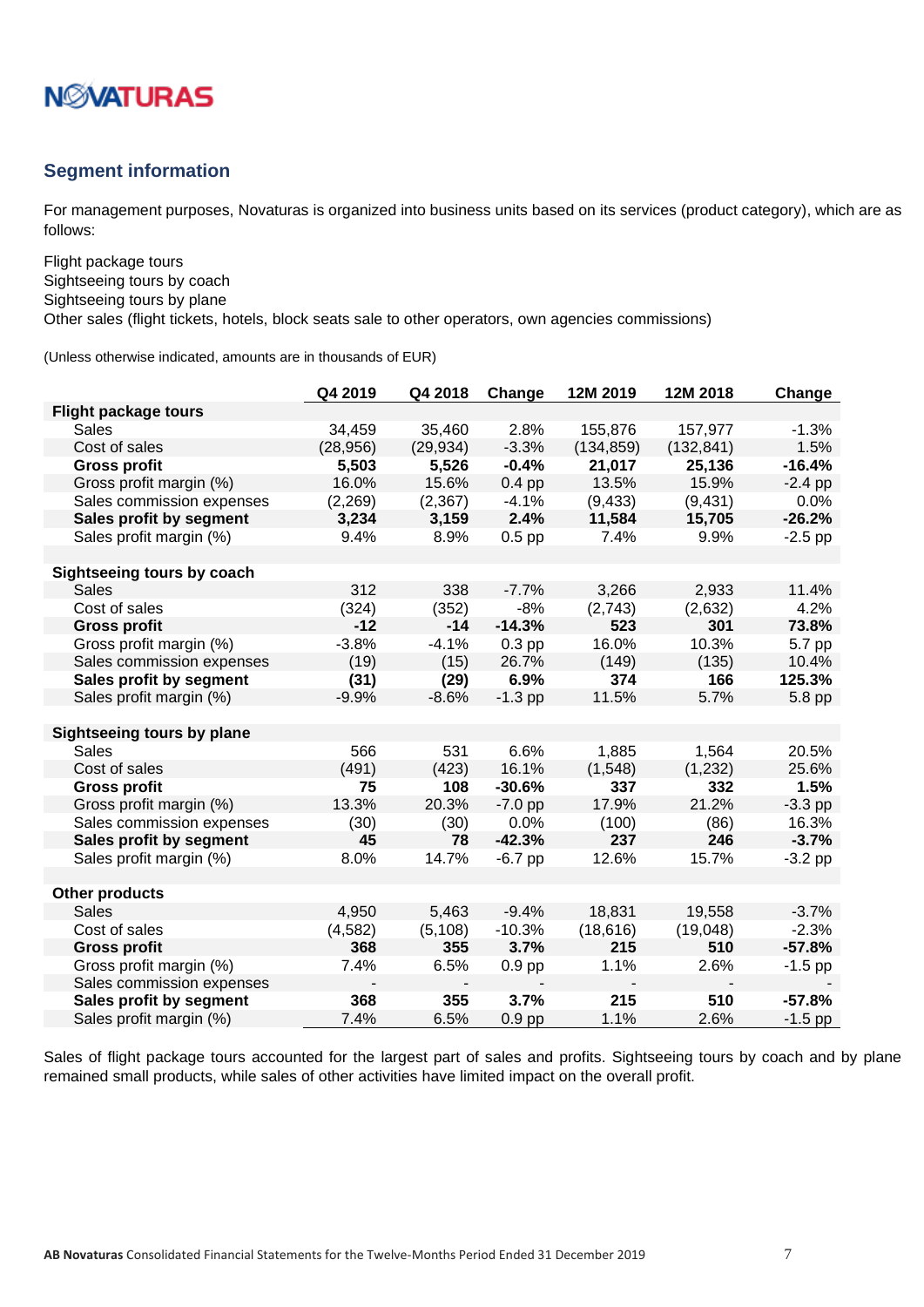

### <span id="page-7-0"></span>**Geographic and other sales split information**

The company's activities included tour organization and the distribution of tours through diversified and complementary distribution channels: a retail network of travel agencies and own retail channels (own travel agencies, e-commerce sales, tickets only sales through the Global Distribution System (GDS). The Company works with over 400 travel agencies, including all of the major agencies in the Baltics and more than 60 in Belarus. E-commerce sales are via Company websites. During twelve-months of 2019, the Company's websites were visited by 3,85 million unique visitors, which is 0.6% less than the 3,87 million unique visitors in the twelve months of 2018.

The Group sells flight tickets for its own organized charter flights via GDS, which means that Novaturas' charter tickets are available worldwide – to travel agents and also to passengers directly via internet portals for airline tickets.

|                 | Q4 2019, % | Q4 2018, % | Change    |      | 12M 2019, % 12M 2018, % | Change    |
|-----------------|------------|------------|-----------|------|-------------------------|-----------|
| Travel agencies | 75.9       | 74.7       | $+1.2$ pp | 72.7 | 72.7                    | $-pp$     |
| Own retail      | 10.4       | 11.5       | $-1.1$ pp | 11.1 | 11.4                    | $-0.3$ pp |
| Web sales       | 12.4       | 12.4       | $-$ pp    | 14.3 | 14.1                    | $+0.2$ pp |
| <b>GDS</b>      | 1.3        | 1.4        | $-0.1$ pp | 1.9  | 1.8                     | $+0.1$ pp |
| <b>Total</b>    | 100        | 100        |           | 100  | 100                     |           |

The table below shows a breakdown of revenue by distribution channels:

After several years of very fast growth this year market demand growth weakened. We maintained our capacity at similar level compared to previous year corresponding periods.

Number of clients served by country of sales (in thousands of clients):

|              | Q4 2019 | Q4 2018 | Change, % | 12M 2019 | 12M 2018 | Change, % |
|--------------|---------|---------|-----------|----------|----------|-----------|
| Lithuania    | 29.1    | 32.5    | $-10.5$   | 150.6    | 164.4    | $-8.4$    |
| Latvia       | 10.6    | 11.5    | $-7.8$    | 61.3     | 57.8     | $+6.0$    |
| Estonia      | 15.8    | 17.9    | $-11.6$   | 79.7     | 81.0     | $-1.5$    |
| Other        | 0.1     | 0.2     | $-14.1$   | 2.0      | 2.5      | $-17.5$   |
| <b>Total</b> | 55.7    | 62.1    | $-10.3$   | 293.6    | 305.7    | $-3.9$    |

The Company's main product is flight package tours, which was also the fastest growing segment. Number of clients served by product category (in thousands of clients):

|                                                     | Q4 2019 | Q4 2018 | Change, % | 12M 2019 | 12M 2018 | Change, % |
|-----------------------------------------------------|---------|---------|-----------|----------|----------|-----------|
| Flight package tours                                | 47.8    | 52.6    | $-9.1$    | 240.4    | 253.0    | $-5.0$    |
| Sightseeing tours by coach                          | 1.1     | 1.2     | $-7.6$    | 9.8      | 8.8      | $+11.8$   |
| Sightseeing tours by plane                          | 0.6     | 0.5     | $+14.5$   | 2.0      | 1.5      | $+31.7$   |
| Other sales (separate flight and hotel<br>services) | 6.2     | 7.8     | $-20.7$   | 41.4     | 42.4     | $-2.4$    |
| <b>Total</b>                                        | 55.7    | 62.1    | $-10.3$   | 293.6    | 305.7    | $-3.9$    |

Turkey remains the most popular summer destination in the Company's source markets, as does Egypt as a winter destination. The other destinations with the highest demand are Greece, Bulgaria and Spain. Long-haul destinations are becoming more important each year as the number of destinations offered by company increases and growth of demand remains strong. "Other destinations", which comprise a significant part of the company's portfolio, meet the demand of frequent travelers for new destinations each season.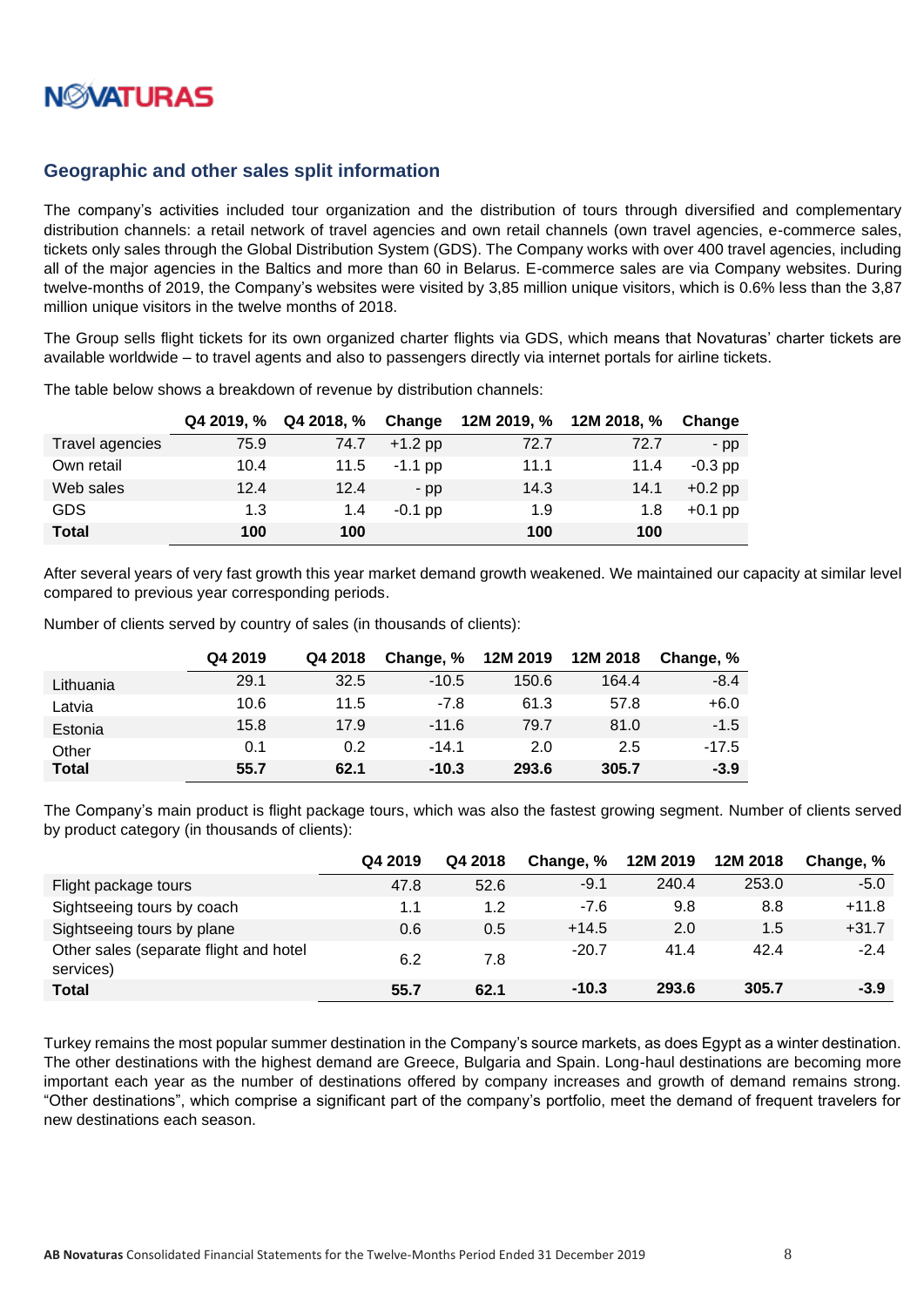|                                     | Q4<br>2019, % | Q4<br>2018, % | Change                   | 12M 2019, % | 12M 2018, % | Change    |
|-------------------------------------|---------------|---------------|--------------------------|-------------|-------------|-----------|
| Turkey                              | 28.8          | 25.7          | $+3.1$ pp                | 38.0        | 36.0        | $+2.0$ pp |
| Greece                              | 6.2           | 8.0           | $-1.8$ pp                | 11.6        | 15.3        | $-3.7$ pp |
| Egypt                               | 42.5          | 38.8          | $+3.7$ pp                | 22.0        | 18,2        | $+3.8$ pp |
| <b>Bulgaria</b>                     |               | ۰             | $-pp$                    | 7.5         | 7.6         | $-0.1$ pp |
| Spain (including<br>Canary Islands) | 8.8           | 12.5          | $-3.7$ pp                | 5.9         | 8.4         | $-2.5$ pp |
| Skiing                              | ۰             | $\sim$        | $\overline{\phantom{a}}$ | 2.0         | 1.8         | $+0.2$ pp |
| Long haul                           | 5.6           | 4.3           | $+1.3$ pp                | 3.7         | 3.0         | $+0.7$ pp |
| Other destinations                  | 8.1           | 10.7          | $-2.6$ pp                | 9.3         | 9.7         | $-0.4$ pp |
| <b>Total</b>                        | 100.0         | 100.0         |                          | 100.0       | 100.0       |           |

The breakdown of group package travel sales by destinations is as follows:

Group monthly sales seasonality was as follows:

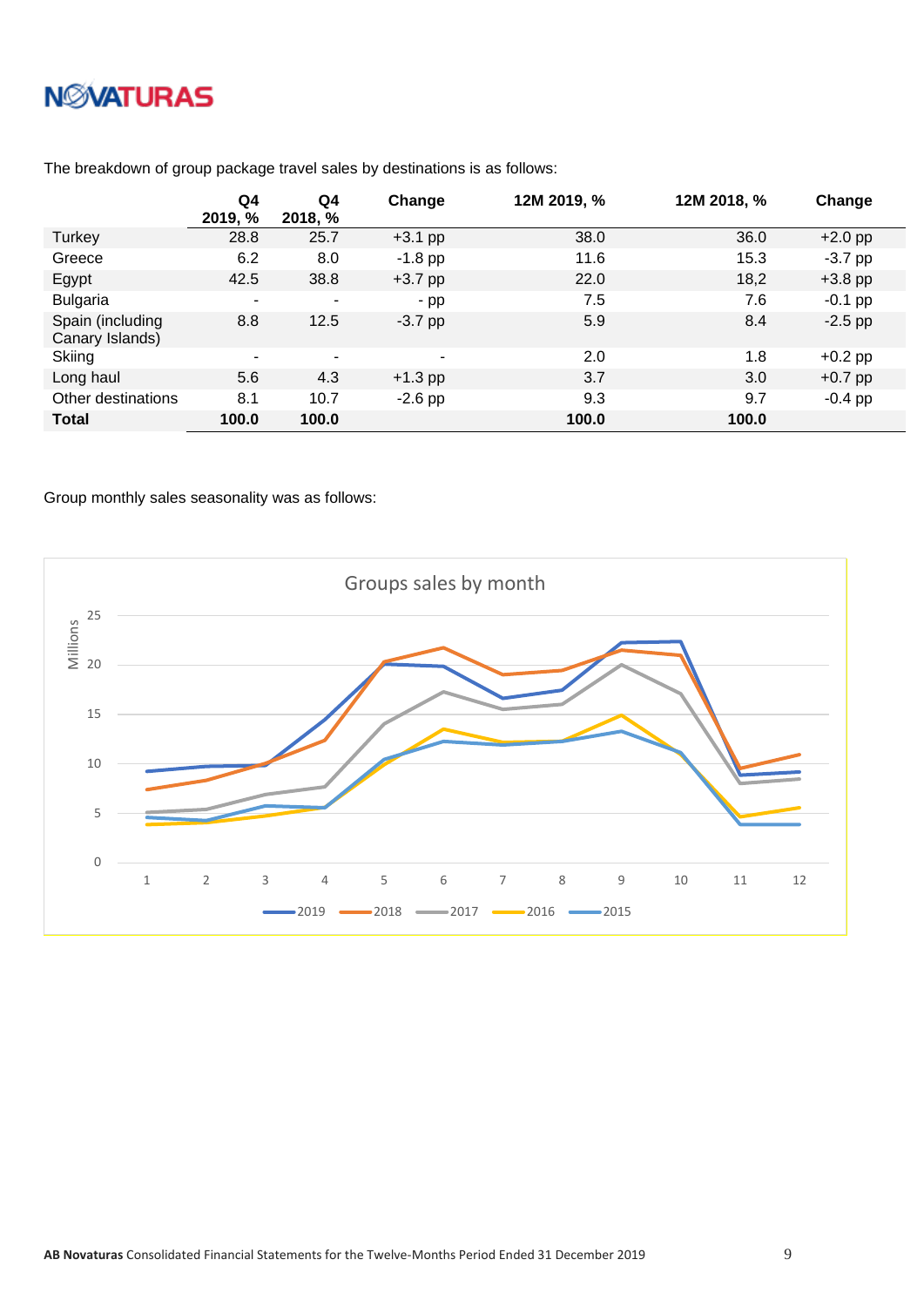### <span id="page-9-0"></span>**Information about the Supervisory Council and the Board**

In keeping with the company's Articles of Association, the Supervisory Council is comprised of five members elected for a term of three years. Two independent members were elected to the Supervisory Council at the General Shareholders Meeting held on 7 May 2018.

The company's Board is comprised of four members elected for a term of three years. The Chairman of the Board is elected by the Board from among its members. The Board also appoints the CEO after receiving prior approval from the Supervisory Council. Currently, the positions of Chairman of the Board and CEO are held by the same person – Audronė Keinytė.

Information about the Supervisory Council as of the 31 December 2019:

| <b>Name</b>              | <b>Position in the Council</b>                                                                                                        | <b>Legal person and position</b>                                                                                                                                                                                                                                                                                                                                                                                                                                                                    | <b>Number of</b><br>shares held in<br>the Company                                        | The beginning<br>of the term |
|--------------------------|---------------------------------------------------------------------------------------------------------------------------------------|-----------------------------------------------------------------------------------------------------------------------------------------------------------------------------------------------------------------------------------------------------------------------------------------------------------------------------------------------------------------------------------------------------------------------------------------------------------------------------------------------------|------------------------------------------------------------------------------------------|------------------------------|
| Sebastian Janusz<br>Król | Chairman of the<br><b>Supervisory Council</b>                                                                                         | Danwood S.A.; Danwood<br>Holdings sp. z o.o.; Janton S.A.<br>- Chairman of the Supervisory<br>Council; Zevin Investments Sp.<br>z o.o.; Daphnee Investments<br>Sp. z o.o. - Member of the<br>Management Board; Enterprise<br>Investors Sp zo.o. - Vice<br>President; Stowarzyszenie<br>Lipków - Eko - President;<br>Warszawsko- Mazowiecki<br>Związek Jeździecki - Member of<br>the Supervisory Council Anwim<br>S.A. - Member of the<br><b>Supervisory Board</b><br>Esppol Trade - Vice chairmain. | No direct<br>ownership,<br>represents<br>shareholder that<br>owns<br>2,687,454<br>shares | 2018-02-09                   |
| Ugnius Radvila           | Member of the<br>Supervisory Council,<br>Member of the<br><b>Remuneration Committee</b>                                               |                                                                                                                                                                                                                                                                                                                                                                                                                                                                                                     | 740,702                                                                                  | 2018-02-09                   |
| Vidas Paliūnas           | Member of the<br>Supervisory Council,<br>Chairman of the<br>Remuneration Committee,<br>Member of the Audit<br>Committee               | Business Center 32, UAB; -<br>Member of the Management<br><b>Board</b>                                                                                                                                                                                                                                                                                                                                                                                                                              | 535,278                                                                                  | 2018-02-09                   |
| <b>Franz Leitner</b>     | Member of the<br>Supervisory Council,<br>Member of the Audit<br>Committee, Member of<br><b>Remuneration Commitee</b><br>(independent) | Leitner-Consulting - Managing<br>Director; Sportscon Ltd. -<br><b>Managing Partner</b>                                                                                                                                                                                                                                                                                                                                                                                                              | $\overline{\phantom{a}}$                                                                 | 2018-05-07                   |
| <b>Piotr Nowjalis</b>    | Member of the<br>Supervisory Council,<br>Member of the<br>Remuneration Committee,<br>Chairman of the Audit<br>Committee (independent) | Orbis SA - Member of the<br>Supervisory Board; Dino Polska<br>S.A. - Member of the<br>Supervisory Board; Synektik<br>S.A. - Member of the<br>Supervisory Board; Eurotorg<br>Holding Plc. - independent non-<br>executive director; Spokey<br>$sp.z.o.o.$ - member of the<br><b>Supervisory Board</b>                                                                                                                                                                                                | $\blacksquare$                                                                           | 2018-05-07                   |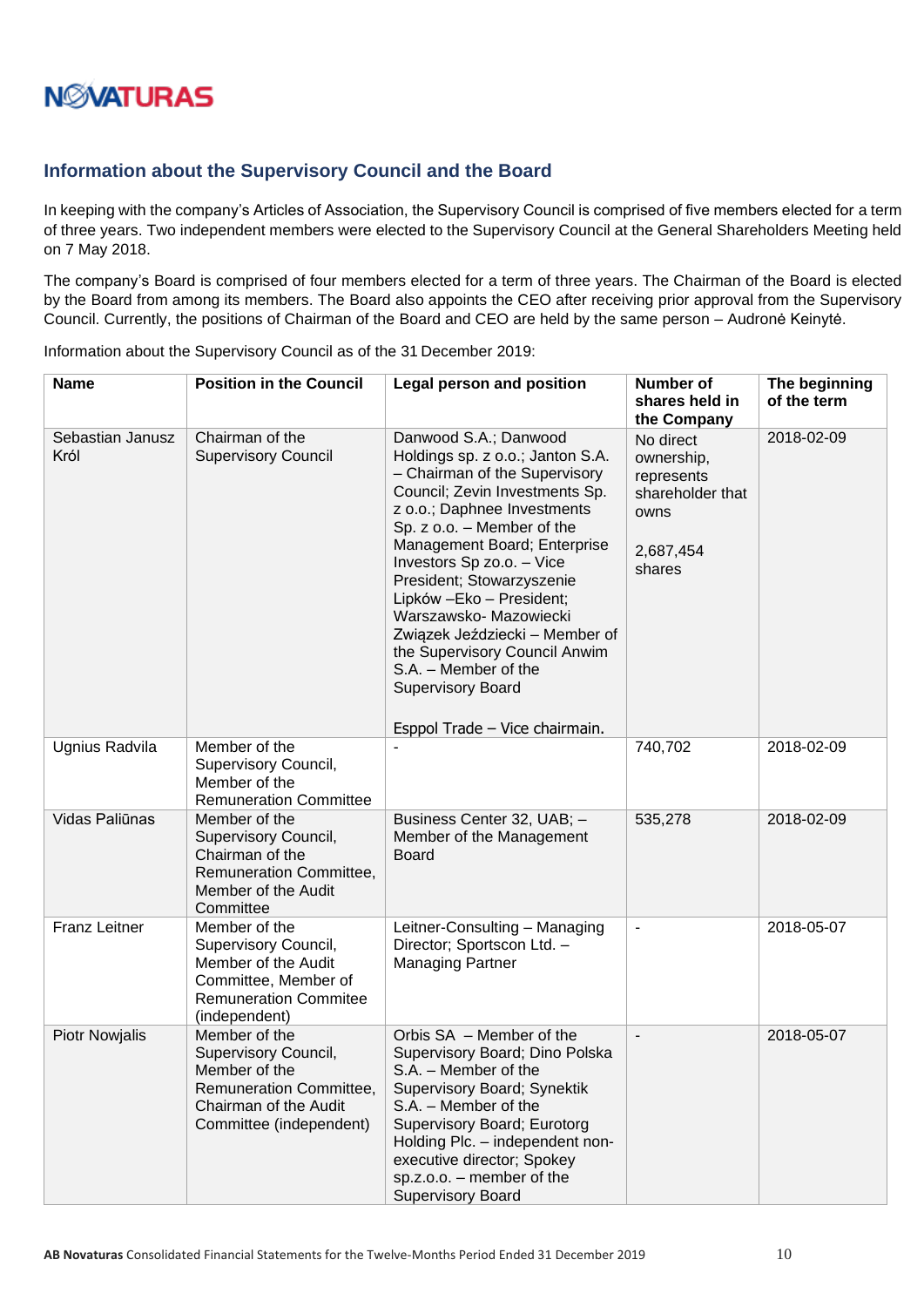

Information about the Board as of 31 December 2019:

| <b>Name</b>        | <b>Position within the</b><br>Company | Number of shares held<br>in the Company | The beginning of the term                                                   |
|--------------------|---------------------------------------|-----------------------------------------|-----------------------------------------------------------------------------|
| Audronė Keinytė    | Chairperson of the Board,<br>CEO.     | -                                       | 2018-02-09 (Board member),<br>2019-01-16 (Chairperson of<br>the Board, CEO) |
| Tomas Staškūnas    | Member of the Board, CFO              | 58,192                                  | 2018-02-09                                                                  |
| Birutė Čepanskienė | Member of the Board, CCO              | $\overline{\phantom{a}}$                | 2018-02-09                                                                  |

On 16 January 2019, the Managing Director of the Company was replaced, and composition of the Board was changed: Audronė Keinytė was appointed the Managing Director and Chairperson of the Board of Novaturas AB. She replaced Linas Aldonis who had decided to resign from his positions as the Managing Director and Chairperson of the Board and undertake other activities outside the Company. Audronė Keinytė has experience of many years in the tourism market and knows the specificity of the business well. She has been working with Novaturas for over 12 years. In 2009-2010 Audronė Keinytė worked as the manager of service organisation abroad, and during the past 8 years she was responsible for the corporate product development and procurement. She is a member of the Board of Novaturas AB since February 2018.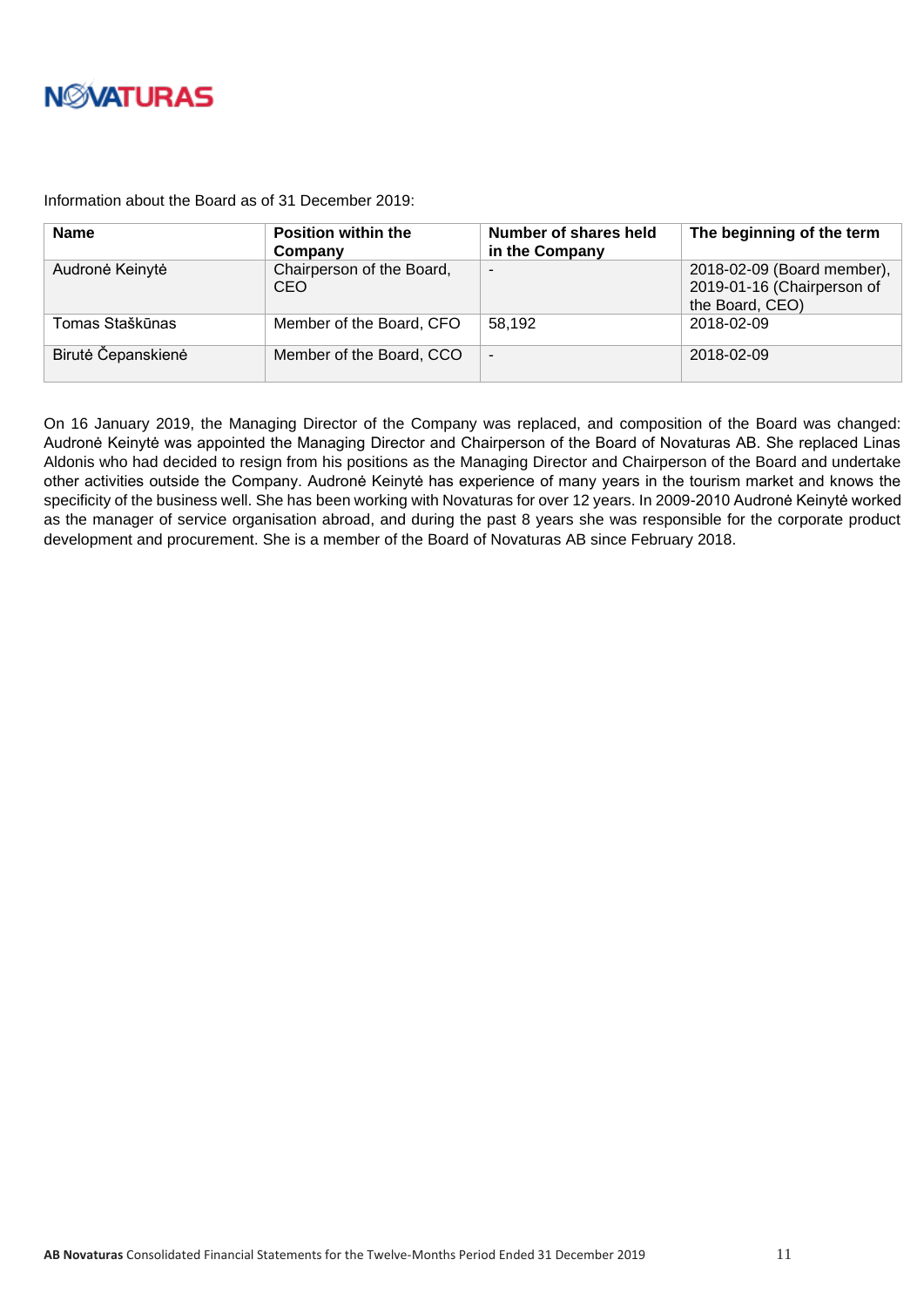

#### <span id="page-11-0"></span>**Share capital and shareholders**

The Company's share capital is EUR 234,210. It consists of 7,807,000 ordinary registered shares with a nominal value of EUR 0.03. The number of shares of the Company that grant votes in the General Meeting of Shareholders is 7,807,000.

The ordinary registered shares of AB Novaturas (ISIN code LT0000131872) are listed on the Official List of the Nasdaq Vilnius Stock Exchange (symbol NTU1L) and on the Warsaw Stock Exchange (symbol NTU, ISIN code LT0000131872).

Information about trading in AB Novaturas shares from 21 March 2018 to 31 December 2019 on the Nasdaq Vilnius exchange in Lithuania:

|         | <b>Currency</b> | Opening<br>price | <b>Maximum</b><br>price | Lowest<br>price | <b>Closing</b><br>price | Average<br>price | <b>Volume</b><br>(quantity) | <b>Volume</b><br>(EUR) |
|---------|-----------------|------------------|-------------------------|-----------------|-------------------------|------------------|-----------------------------|------------------------|
| Q1 2018 | <b>EUR</b>      | 11.00            | 12.40                   | 10.56           | 10.85                   | 11.38            | 17,830                      | 202,845                |
| Q2 2018 | <b>EUR</b>      | 10.85            | 11.37                   | 10.67           | 11.20                   | 11.01            | 183,160                     | 2,016,183              |
| Q3 2018 | <b>EUR</b>      | 11.25            | 12.78                   | 11.05           | 11.05                   | 11.76            | 57,065                      | 671,148                |
| Q4 2018 | <b>EUR</b>      | 11.20            | 11.23                   | 7.90            | 8.00                    | 8.94             | 111,267                     | 994,816                |
| Q1 2019 | <b>EUR</b>      | 7.90             | 8.60                    | 7.90            | 8.31                    | 8.28             | 53,408                      | 442,387                |
| Q2 2019 | <b>EUR</b>      | 8.31             | 8.50                    | 6.80            | 7.05                    | 8.02             | 276,376                     | 2,216,747              |
| Q3 2019 | <b>EUR</b>      | 7.15             | 7.80                    | 6.40            | 6.55                    | 7.03             | 61,452                      | 431,871                |
| Q4 2019 | <b>EUR</b>      | 6.55             | 6.80                    | 4.20            | 4.30                    | 4.27             | 1,380,166                   | 5,906,141              |

As of 31 December 2019, the company's market capitalization was EUR 33,58 million and decreased by 34.35% in the fourth quarter.

Information about trading in AB Novaturas shares from 21 March 2018 to 31 December 2019 on the "GPW main market" at the Warsaw Stock Exchange in Poland:

|         | <b>Currency</b> | <b>Opening</b><br>price | <b>Max price</b> | Lowest<br>price | <b>Closing</b><br>price | Average<br>price | <b>Volume</b><br>(quantity) | <b>Volume</b><br>(PLN) |
|---------|-----------------|-------------------------|------------------|-----------------|-------------------------|------------------|-----------------------------|------------------------|
| Q1 2018 | <b>PLN</b>      | 44.13                   | 47.24            | 41.15           | 43.95                   | 45.49            | 24,951                      | 1,125,190              |
| Q2 2018 | <b>PLN</b>      | 43.90                   | 48.00            | 42.60           | 48.00                   | 44.70            | 150,462                     | 6,726,570              |
| Q3 2018 | <b>PLN</b>      | 48.00                   | 56.00            | 44.20           | 47.30                   | 48.71            | 48,202                      | 2,348,140              |
| Q4 2018 | <b>PLN</b>      | 47.30                   | 48.30            | 32.39           | 33.20                   | 36.98            | 39,843                      | 1,473,410              |
| Q1 2019 | <b>PLN</b>      | 33.20                   | 38.48            | 33.15           | 37.80                   | 34.23            | 19,337                      | 661,820                |
| Q2 2019 | <b>PLN</b>      | 37.80                   | 40.00            | 31.80           | 33.20                   | 34.38            | 5,150                       | 177,060                |
| Q3 2019 | <b>PLN</b>      | 31.80                   | 31.80            | 27.20           | 28.40                   | 28.71            | 2,824                       | 81,070                 |
| Q4 2019 | <b>PLN</b>      | 28.00                   | 28.60            | 17.00           | 17.50                   | 20.70            | 87,854                      | 1,818,800              |

As of 31 December 2019, the company's market capitalization was PLN 136,623 million and decreased by 38.38% during fourth quarter.

Shareholders holding at least 5% of share capital and votes as of 31 December 2019:

| Name of the shareholder | Number of shares | Share of the share capital |
|-------------------------|------------------|----------------------------|
| Central European Tour   | 2.687.454        | 34.42%                     |
| Operator S.a.r.l.       |                  |                            |
| ME Investicija          | 779.900          | 9.99%                      |
| Ugnius Radvila          | 740,702          | 9.49%                      |
| Rytis Šūmakaris         | 535,278          | 6.86%                      |
| Vidas Paliūnas          | 535,278          | 6.86%                      |
| Others                  | 2,294,868        | 32.39%                     |
| <b>Total</b>            | 7,807,000        | 100.00%                    |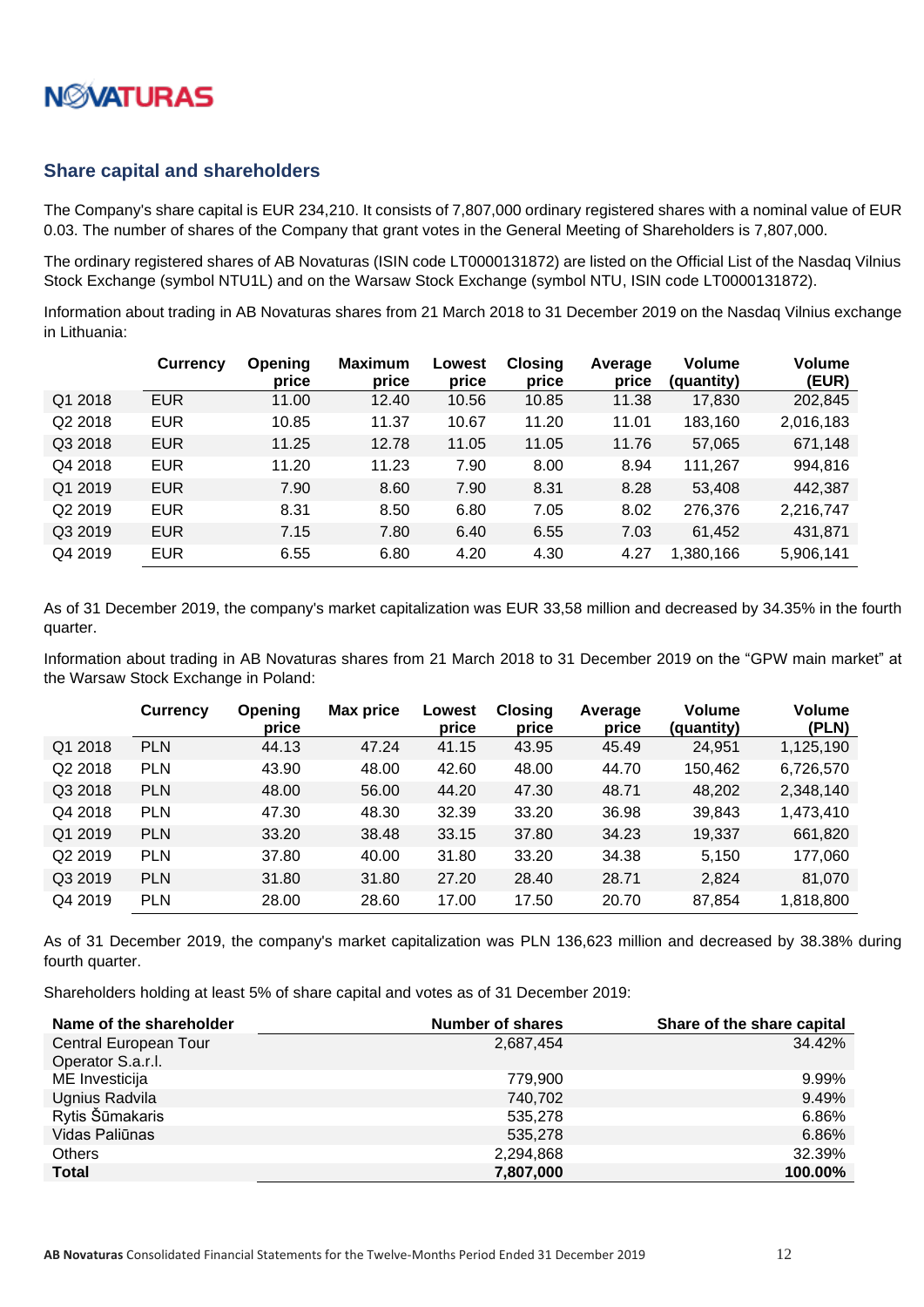### <span id="page-12-0"></span>Consolidated statements of comprehensive income

|                                                                                                             | Q4 2019   | Q4 2018   | Change, % | 12M 2019   | 12M 2018   | Change, % |
|-------------------------------------------------------------------------------------------------------------|-----------|-----------|-----------|------------|------------|-----------|
| <b>Sales</b>                                                                                                | 40,287    | 41,792    | $-3.6$    | 179,858    | 182,032    | $-1.2$    |
| Cost of sales                                                                                               | (34, 353) | (35, 817) | $-4.1$    | (157, 766) | (155, 753) | 1.3       |
| <b>Gross profit</b>                                                                                         | 5,934     | 5,975     | $-0.7$    | 22,092     | 26,279     | $-15.9$   |
| Sales and marketing expenses                                                                                | (3,371)   | (3,648)   | $-7.6$    | (13, 728)  | (13, 792)  | $-0.5$    |
| General and administrative expenses                                                                         | (1, 257)  | (1,865)   | $-32.6$   | (4,269)    | (4,856)    | $-12.1$   |
| Other operating income                                                                                      | 16        |           |           | 18         | 14         | 28.6      |
| Other operating (expenses)                                                                                  | (1)       |           |           | (3)        | (2)        | 50.0      |
| <b>Profit from operations</b>                                                                               | 1,321     | 462       | 185.9     | 4,110      | 7,643      | $-46.2$   |
| Finance income                                                                                              | 111       | 814       | $-86.4$   | 481        | 820        | $-41.3$   |
| Finance (expenses)                                                                                          | (239)     | (1, 415)  | $-83.1$   | (1,087)    | (1, 873)   | 42.0      |
| <b>Profit before tax</b>                                                                                    | 1,193     | (139)     | $-958.3$  | 3,504      | 6,590      | $-46.8$   |
| Income tax (expense)                                                                                        | (206)     | (102)     | 102.0     | (1, 176)   | (1, 175)   | 0.1       |
| Net profit                                                                                                  | 987       | (241)     | $-509.5$  | 2,328      | 5,415      | $-57.0$   |
|                                                                                                             |           |           |           |            |            |           |
| Other comprehensive income to be<br>reclassified to profit or loss in<br>subsequent periods                 |           |           |           |            |            |           |
| Result of changes in cash flow hedge<br>reserve                                                             | 556       | (2,818)   | $-119.7$  | 1,851      | (2, 160)   | $-185.7$  |
| Impact of income tax                                                                                        | (84)      | 423       | $-119.9$  | (278)      | 324        | $-185.8$  |
| Total comprehensive income for the<br>year                                                                  | 1,459     | (2,636)   | $-155.3$  | 3,901      | 3,579      | 9.0       |
|                                                                                                             |           |           |           |            |            |           |
| Earnings per share (EPS) for<br>continuing operations:                                                      |           |           |           |            |            |           |
| Basic and diluted, profit for the year<br>attributable to ordinary equity holders<br>of the parent (in EUR) | 0.13      | $-0.03$   |           | 0.30       | 0.69       |           |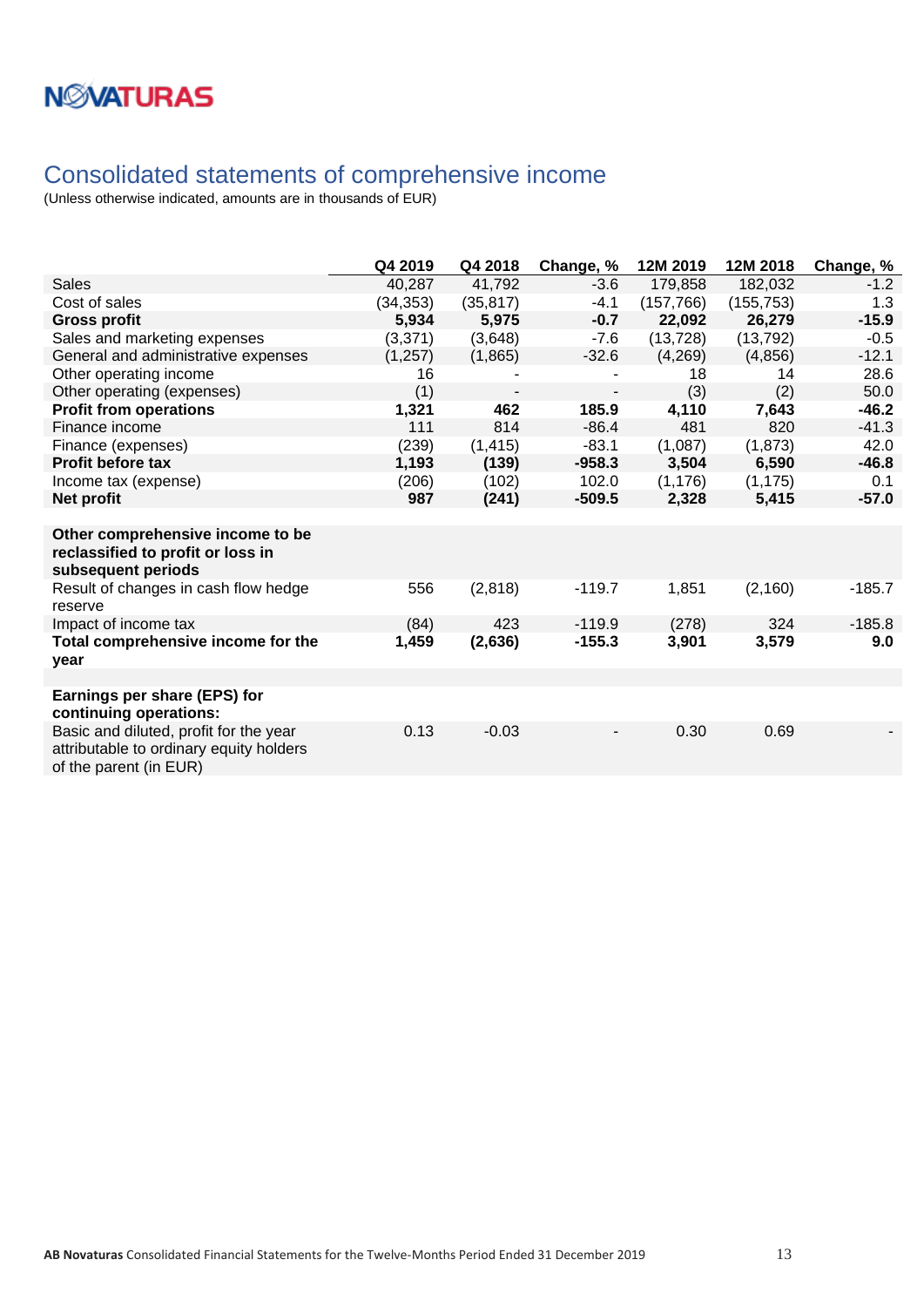## **NMATURAS**

## <span id="page-13-0"></span>Consolidated statements of financial position

|                                                | 31 December 2019 | 31 December 2018 |
|------------------------------------------------|------------------|------------------|
| <b>ASSETS</b>                                  |                  |                  |
| <b>Non-current assets</b>                      |                  |                  |
| Goodwill                                       | 30,327           | 30,327           |
| Other intangible assets                        | 248              | 427              |
| Property, plant and equipment                  | 208              | 292              |
| Long term receivables                          | 220              | 65               |
| Deferred income tax asset                      | 7                | $6\phantom{1}6$  |
| <b>Total non-current assets</b>                | 31,010           | 31,117           |
|                                                |                  |                  |
| <b>Current assets</b>                          |                  |                  |
| Inventories                                    | $\overline{4}$   | 3                |
| Prepayments and deferred expenses              | 9,848            | 8,861            |
| Trade accounts receivable                      | 672              | 697              |
| Prepaid income tax                             | 175              | 231              |
| Other receivables                              | 1,112            | 2,028            |
| Other current financial assets                 | 261              | 200              |
| Restricted cash                                | 2,300            | 1,500            |
| Cash and cash equivalents                      | 4,537            | 3,203            |
| <b>Total current assets</b>                    | 18,909           | 16,723           |
| <b>Total assets</b>                            | 49,919           | 47,840           |
|                                                |                  |                  |
| <b>EQUITY AND LIABILITIES</b>                  |                  |                  |
| <b>Equity</b>                                  |                  |                  |
| Share capital                                  | 234              | 234              |
| Cash flow hedge reserve                        | 222              | (1, 351)         |
| Legal reserve                                  | 29               | 29               |
| Foreign currency translation reserve           | 145              | 145              |
| Retained earnings                              | 17,638           | 15,310           |
| <b>Total equity</b>                            | 18,268           | 14,367           |
|                                                |                  |                  |
| <b>Liabilities</b>                             |                  |                  |
| Non-current borrowings                         | 4,000            | 6,000            |
| Deferred income tax liabilities                | 3,435            | 2,781            |
| <b>Total non-current liabilities</b>           | 7,435            | 8,781            |
| <b>Current liabilities</b>                     |                  |                  |
| Current portion of non-current borrowings      | 2,000            | 2,000            |
| Trade payables                                 | 4,892            | 4,611            |
| Advances received                              | 14,978           | 14,259           |
| Income tax payable                             | 95               | 29               |
| Other current liabilities and accrued expenses | 2,251            | 3,793            |
| <b>Total current liabilities</b>               | 24,216           | 24,692           |
|                                                |                  |                  |
| <b>Total equity and liabilities</b>            | 49,919           | 47,840           |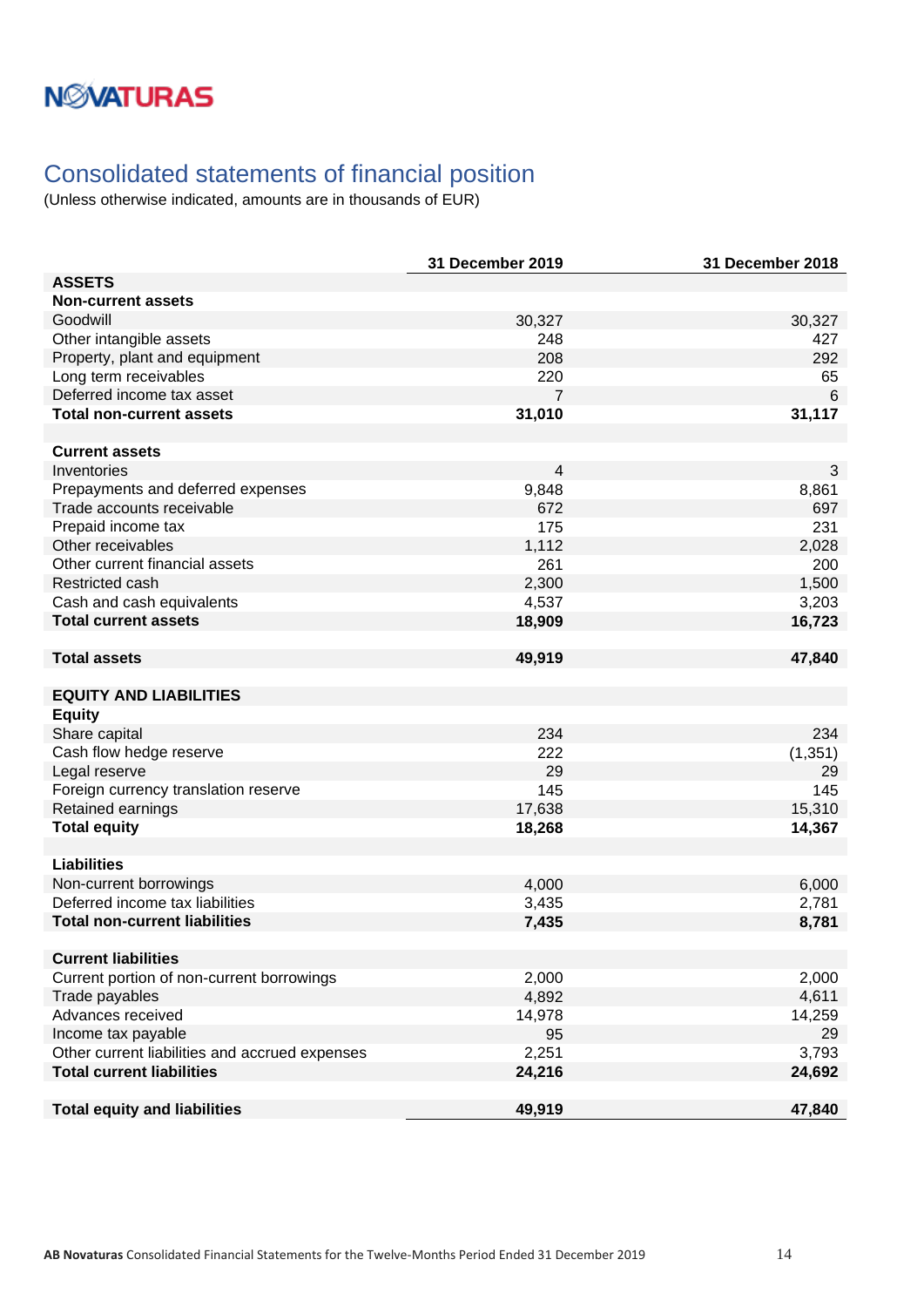## <span id="page-14-0"></span>Consolidated statements of changes in equity

|                                       | <b>Share</b><br>capital  | Legal<br>reserve         | Cash<br>flow<br>hedge<br>reserve | <b>Retained</b><br>earnings | Foreign<br>currency<br>translation<br>reserve | <b>Equity</b><br>attributable<br>to equity<br>holders |
|---------------------------------------|--------------------------|--------------------------|----------------------------------|-----------------------------|-----------------------------------------------|-------------------------------------------------------|
| <b>Balance as of 31 December 2017</b> | 226                      | 29                       | 484                              | 13,963                      | 145                                           | 14,847                                                |
| Net profit for the year               | $\overline{\phantom{a}}$ | $\overline{\phantom{a}}$ | ٠                                | 5,415                       | $\blacksquare$                                | 5,415                                                 |
| Other comprehensive income            | $\overline{\phantom{a}}$ | ٠                        | (1,835)                          | $\overline{\phantom{a}}$    |                                               | (1,835)                                               |
| Increase in share capital             | 8                        | $\overline{\phantom{0}}$ | ۰                                | (8)                         | ٠                                             |                                                       |
| Dividends paid                        | $\overline{\phantom{a}}$ | $\overline{\phantom{a}}$ | $\overline{\phantom{a}}$         | (4,060)                     | $\blacksquare$                                | (4,060)                                               |
| <b>Balance as of 31 December 2018</b> | 234                      | 29                       | (1, 351)                         | 15,310                      | 145                                           | 14,367                                                |
| Net profit for the year               | ٠                        | $\overline{\phantom{a}}$ | ٠                                | 2,328                       | $\overline{\phantom{a}}$                      | 2,328                                                 |
| Other comprehensive income            | $\overline{\phantom{a}}$ | $\blacksquare$           | 1,573                            | ٠                           | ۰                                             | 1573                                                  |
| <b>Total comprehensive income</b>     |                          |                          | 1,573                            | 2,328                       |                                               | 3,901                                                 |
|                                       |                          |                          |                                  |                             |                                               |                                                       |
| Balance as of 31 December 2019        | 234                      | 29                       | 222                              | 17,638                      | 145                                           | 18,268                                                |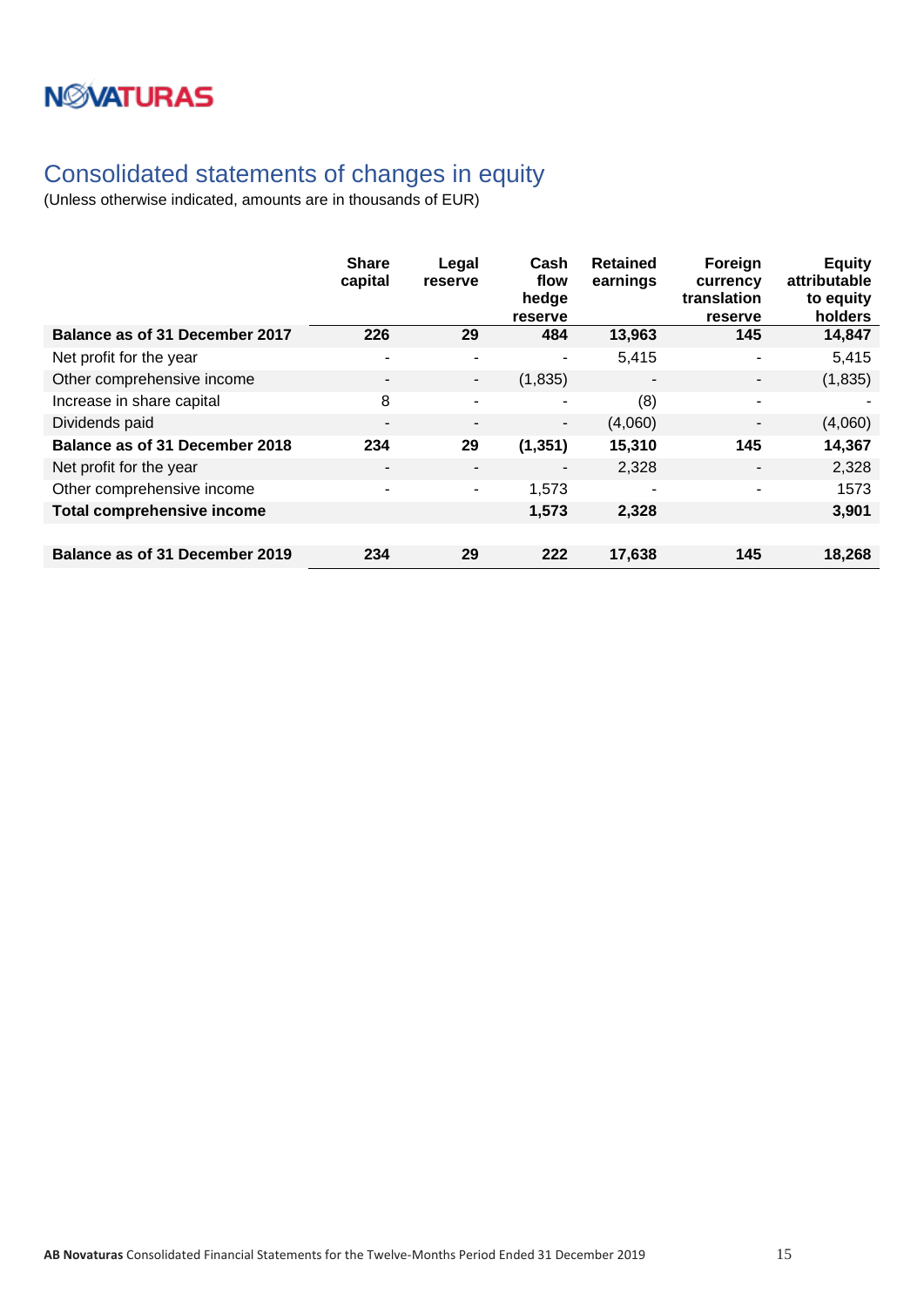### <span id="page-15-0"></span>Consolidated statements of cash flow

|                                                                          | 12M 2019 | 12M 2018 |
|--------------------------------------------------------------------------|----------|----------|
| Cash flows from (to) operating activities                                |          |          |
| Net profit                                                               | 2,328    | 5,415    |
| Adjustments for non-cash items:                                          |          |          |
| Depreciation and amortization                                            | 299      | 265      |
| Change in deferred income tax                                            | 654      | 154      |
| Current income tax expenses                                              | 272      | 675      |
| Elimination of financial, investment and other non-cash activity results | 2,351    | (1, 347) |
|                                                                          | 5,969    | 5,162    |
| <b>Changes in working capital:</b>                                       |          |          |
| Decrease in inventories                                                  | (1)      | (2)      |
| (Increase) decrease in trade receivables                                 | 25       | (175)    |
| (Increase) decrease in other receivables                                 | 855      | 543      |
| (Increase) decrease in prepayments and deferred expenses                 | (1, 142) | (2,930)  |
| Increase (decrease) in trade payables                                    | 281      | 907      |
| Increase in advances received                                            | 719      | 2,157    |
| Income tax paid                                                          | (1, 407) | 895      |
| Increase (decrease) in other accounts payable and accrued expenses       | 5,299    | 6,557    |
| Net cash flows from operating activities                                 |          |          |
|                                                                          |          |          |
| Income tax paid                                                          | (670)    | (1,051)  |
| Interest (paid)                                                          | (460)    | (488)    |
|                                                                          | 4,169    | 5,018    |
| Cash flows from (to) investing activities                                |          |          |
| (Acquisition) of non-current assets (except investments)                 | (35)     | (240)    |
| Net cash flows (to) investing activities                                 | (35)     | (239)    |
|                                                                          |          |          |
| <b>Cash flows from financing activities</b>                              |          |          |
| Loans received                                                           |          |          |
| (Repayment) of loans                                                     | (2,000)  | (6,000)  |
| Interest (paid)                                                          |          | (4,060)  |
|                                                                          |          |          |
| Net cash flows (to) financing activities                                 | (2,000)  | (10,060) |
|                                                                          |          |          |
| Net increase (decrease) in cash flows                                    | 2,134    | (5, 281) |
|                                                                          |          |          |
| Cash and cash equivalents at the beginning of the year                   | 4,703    | 9,984    |
|                                                                          |          |          |
| Cash and cash equivalents at the end of period                           | 6,837    | 4,703    |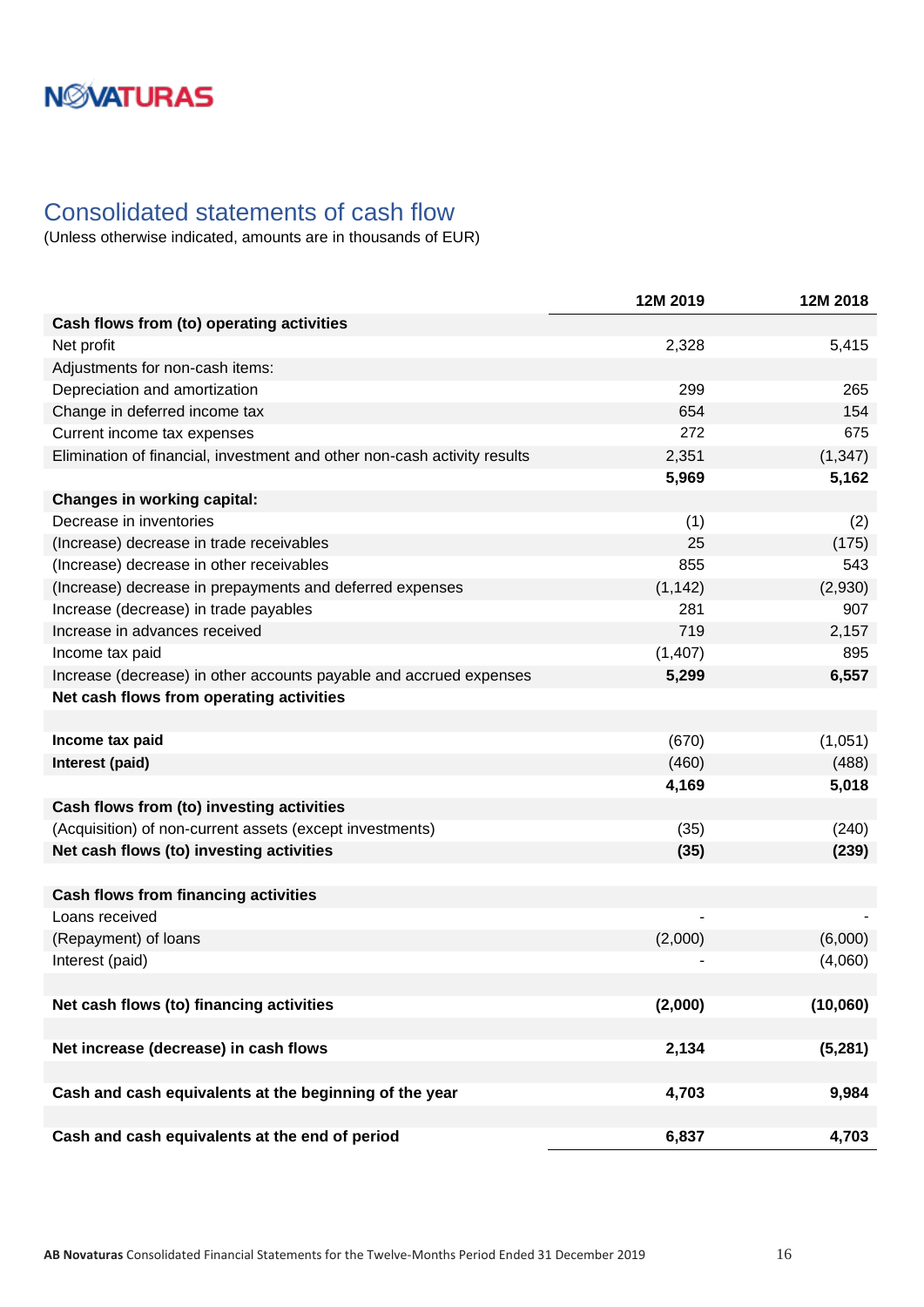# **NØVATURAS**

### <span id="page-16-0"></span>Notes to the financial statements

### <span id="page-16-1"></span>**Information about subsidiaries**

Novaturas Group is a holding structure and AB Novaturas is the parent company which conducts operations directly and through subsidiaries in their respective markets - Lithuania, Latvia and Estonia.

| Company                        |           | Country of operations Shareholding % as of 31 December 2019 |
|--------------------------------|-----------|-------------------------------------------------------------|
| Novatours SIA                  | Latvia    | 100                                                         |
| Novatours OU                   | Estonia   | 100                                                         |
| Aviaturas ir Partneriai UAB    | Lithuania | 100                                                         |
| <b>SRL Novatours Holidays*</b> | Romania   | 100                                                         |

\* Operations of the subsidiary in Romania were discontinued in 2009.

#### <span id="page-16-2"></span>**Sales and marketing expenses**

|                                    | Q4 2019 | Q4 2018        | Change, % | 12M 2019 | 12M 2018 | Change, % |
|------------------------------------|---------|----------------|-----------|----------|----------|-----------|
| Commissions                        | 2,318   | 2,412          | $-3.9$    | 9,682    | 9,652    | $+0.3$    |
| Salaries and related taxes         | 617     | 784            | $-21.3$   | 2,443    | 2,431    | $+0.5$    |
| Advertising and marketing expenses | 294     | 319            | $-7.8$    | 1.091    | 1,229    | $-11.2$   |
| Rent and maintenance expenses      | 62      | 58             | $+6.9$    | 230      | 212      | $+8.5$    |
| Depreciation and amortization      | 25      | $\overline{4}$ | $+525.0$  | 40       | 19       | $+110.5$  |
| Business trips expenses            | 32      | 18             | $+77.8$   | 57       | 48       | $+18.8$   |
| Communication expenses             | 10      | 9              | $+11.1$   | 42       | 46       | $-8.7$    |
| <b>Transportation expenses</b>     | 12      | 6              | $+100.0$  | 41       | 31       | $+32.3$   |
| Representation expenses            | 0       | 7              | $-100.0$  | 49       | 48       | $+2.1$    |
| Training expenses                  |         |                | ۰         | 3        |          | $-57.1$   |
| Other                              | 0       | 30             | $-100.0$  | 50       | 69       | $-27.5$   |
| Total:                             | 3,371   | 3,648          | $-7.6$    | 13,728   | 13,792   | $-0.5$    |

#### <span id="page-16-3"></span>**General and administrative expenses**

|                                | Q4 2019 | Q4 2018 | Change, % | 12M 2019 | 12M 2018 | Change,<br>% |
|--------------------------------|---------|---------|-----------|----------|----------|--------------|
| Salaries and related taxes     | 631     | 741     | $-14.8$   | 2,204    | 2,280    | $-3.3$       |
| Rent and maintenance expenses  | 25      | 29      | $-13.8$   | 117      | 116      | $+0.9$       |
| Depreciation and amortization  | 48      | 70      | $-31.4$   | 259      | 247      | $+4.9$       |
| <b>Business trips expenses</b> | 11      | 25      | $-56.0$   | 76       | 104      | $-26.9$      |
| Communication expenses         |         | 13      | $-46.2$   | 36       | 45       | $-20.0$      |
| Consulting expenses            | 105     | 166     | $-36.7$   | 254      | 558      | $-54.5$      |
| <b>Transportation expenses</b> | 15      | 17      | $-11.8$   | 48       | 71       | $-32.4$      |
| Representation expenses        | 49      | 64      | $-23.4$   | 124      | 118      | $+5.1$       |
| Bad debt expenses              | 7       | (9)     | $+177.8$  | 37       | $\Omega$ |              |
| Training expenses              | 3       | 7       | $-57.1$   | 19       | 14       | $+35.7$      |
| Other                          | 356     | 742     | $-52.0$   | 1.095    | 1,303    | $-16.0$      |
| Total:                         | 1,257   | 1,865   | $-32.6$   | 4,269    | 4,856    | $-12.1$      |

In the twelve-months of 2019, the Company incurred one-off expenses related to legal cases (EUR 82,000) and headcount decrease (EUR 109,000). In the twelve-months of 2018, the Company incurred one-off expenses related to the IPO (EUR 295,000), legal costs (EUR 165,000) and bankruptcy of "Small Planet Airlines" (EUR 406,000). Total one-off expenses amounted to EUR 191,000 in the twelve-months of 2019 and EUR 757,000 in the twelve-months of 2018. These costs are reflected in the consulting and other expenses lines.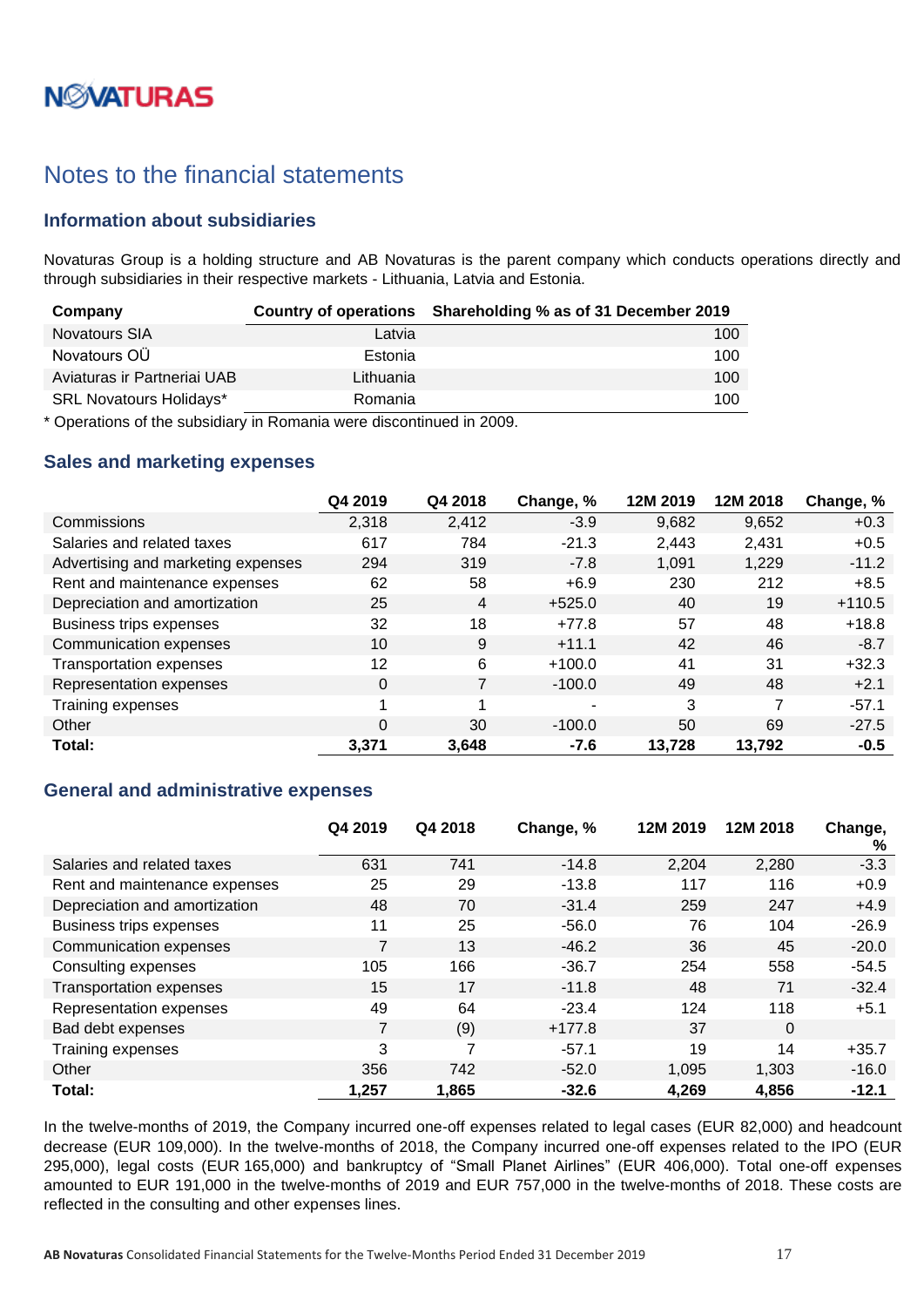

### <span id="page-17-0"></span>**Hedging**

The Company operates as a tour operator. Due to its business specifics the Company is exposed to the risk of fluctuation in the price of aviation fuel and the EUR/USD foreign exchange rate. The Company hedges against changes in aviation fuel prices (which affect fuel costs) and against changes in the EUR/USD exchange rate (which affects fuel and hotel costs) for the entire period of early bookings for upcoming summer and winter seasons using forward and future contracts. When derivative positions are closed on a monthly basis, the result is accounted in the comprehensive income report.

The tables below present the closed hedging contracts result and still-held hedging contracts at the period-end market value (in thousands of EUR):

|                                                                                                            |                          | Q4 2019 Q4 2018 | Change | 12M 2019 | 12M 2018 | Change   |
|------------------------------------------------------------------------------------------------------------|--------------------------|-----------------|--------|----------|----------|----------|
| Result of closed hedging contracts already<br>reflected in the period statement of<br>comprehensive income | (30)                     | 508             | (538)  | (493)    | 1.838    | (2, 331) |
| Market value of existing hedges at the end of<br>the period                                                | $\overline{\phantom{a}}$ | <b>COL</b>      |        | (261)    | (1.590)  | 1,851    |

#### <span id="page-17-1"></span>**Borrowings**

The loans granted to the company are shown in the table below:

|                                                                     | 31 December 2019 31 December 2018 |         |
|---------------------------------------------------------------------|-----------------------------------|---------|
| Long term borrowings                                                |                                   |         |
| AS Luminor bank loan, annual interest rate - 3 month EURIBOR + 3,8% | 6.000                             | 8.000   |
| Current portion of non-current borrowings                           | (2,000)                           | (2,000) |
| <b>Total non-current borrowings</b>                                 | 4.000                             | 6,000   |

As of 31 December 2019 the Company had no current borrowings.

#### **Off-balance sheet commitments:**

| <b>Bank guarantee</b>                                          | <b>Total Limit at 31</b><br>December 2019 | Used limit at 31<br>December 2019 |
|----------------------------------------------------------------|-------------------------------------------|-----------------------------------|
| AB Luminor Bank annual interest rate of 3-month EURIBOR + 1.7% | 10.000                                    | 7,000                             |

Bank guarantees are used to ensure the travel organizer's obligations in Lithuania, Latvia and Estonia.

#### <span id="page-17-2"></span>**Related party transactions**

During the twelve-month period ended 31 December 2019, total payments of EUR 91,000 (of which EUR 23,000 during the fourth quarter) were made to Supervisory Council members.